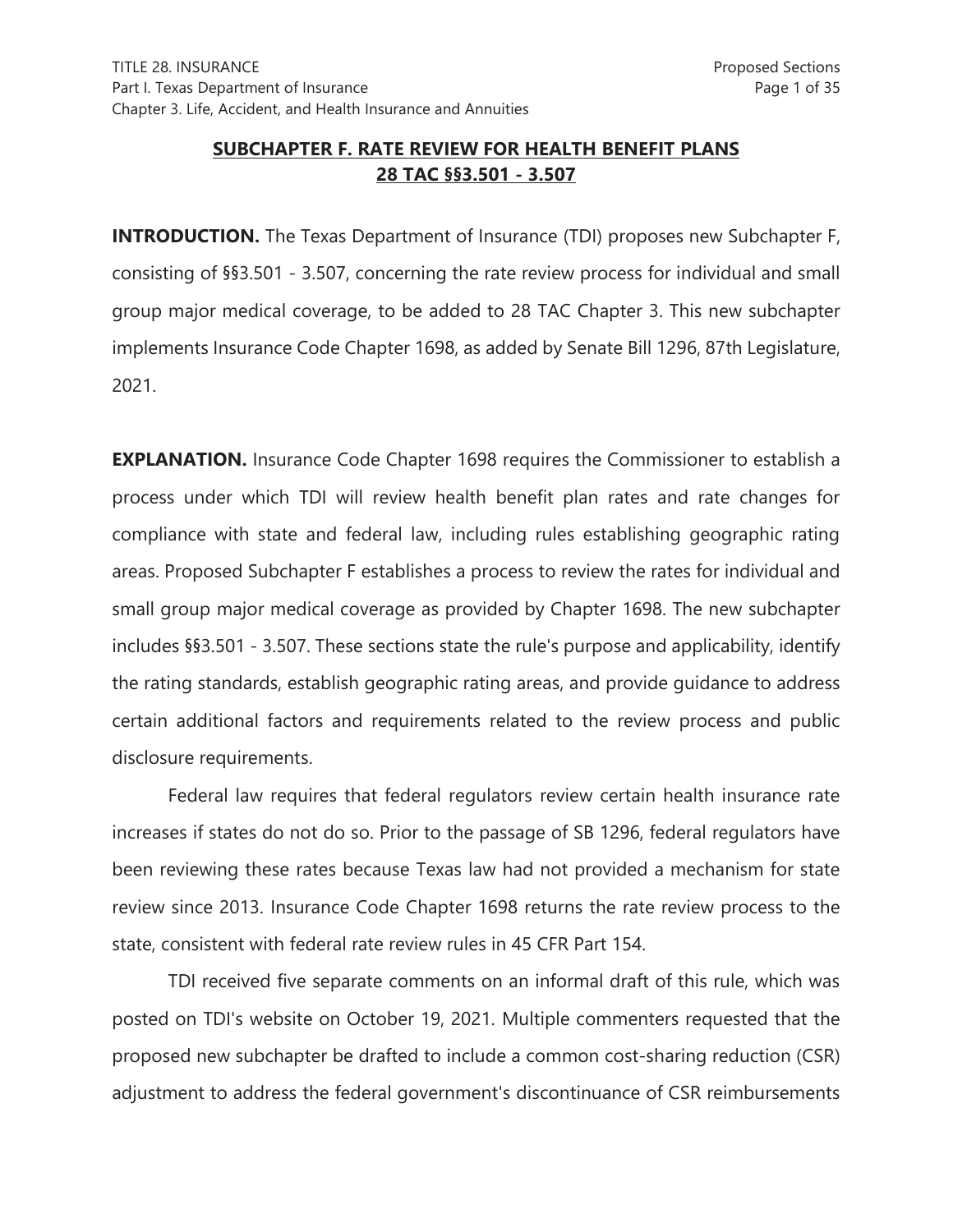in 2017. Regulators in 45 states directed issuers to make this type of adjustment, commonly known as "actuarial loading" or "silver loading," in response to the defunding of CSRs. TDI considered those comments when drafting this proposal.

 The proposed sections of the new subchapter are described in the following paragraphs.

**Section 3.501.** Section 3.501(a) describes the purpose of the subchapter, which is to implement Insurance Code Chapter 1698 and establish an effective rate review program consistent with 45 CFR §154.301, concerning CMS's Determinations of Effective Rate Review Programs.

 Subsection (b) explains that the subchapter applies to plans subject to Insurance Code Chapter 1698, while subsection (c) clarifies that the subchapter does not apply to (1) short-term limited-duration insurance; (2) grandfathered health plan coverage; and (3) individual limited scope plans, including dental benefit plans and vision benefit plans. The plans listed under subsection (c) are not subject to the same federal rating standards and are reviewed instead for compliance with other existing state rating standards, including Insurance Code Chapter 560; Insurance Code Chapter 1501, Subchapter E; and 28 TAC §26.11.

**Section 3.502.** Section 3.502 defines the following terms for use in the subchapter: "actuarial value (AV)," "cost-sharing reductions (CSRs)," "essential health benefits (EHBs)," "federal medical loss ratio standard," "HHS," "issuer," "index rate," "plan," "product," "qualified actuary," "single risk pool," and "Unified Rate Review Template (URRT)."

 **Section 3.503.** Section 3.503 requires that all rate filings under Subchapter F comply with all applicable state and federal requirements, including specified provisions from the Insurance Code, United States Code, and Code of Federal Regulations.

**Section 3.504.** Section 3.504 addresses how rates may vary based on geography. Insurance Code Chapter 1698 grants the Commissioner the authority to implement rules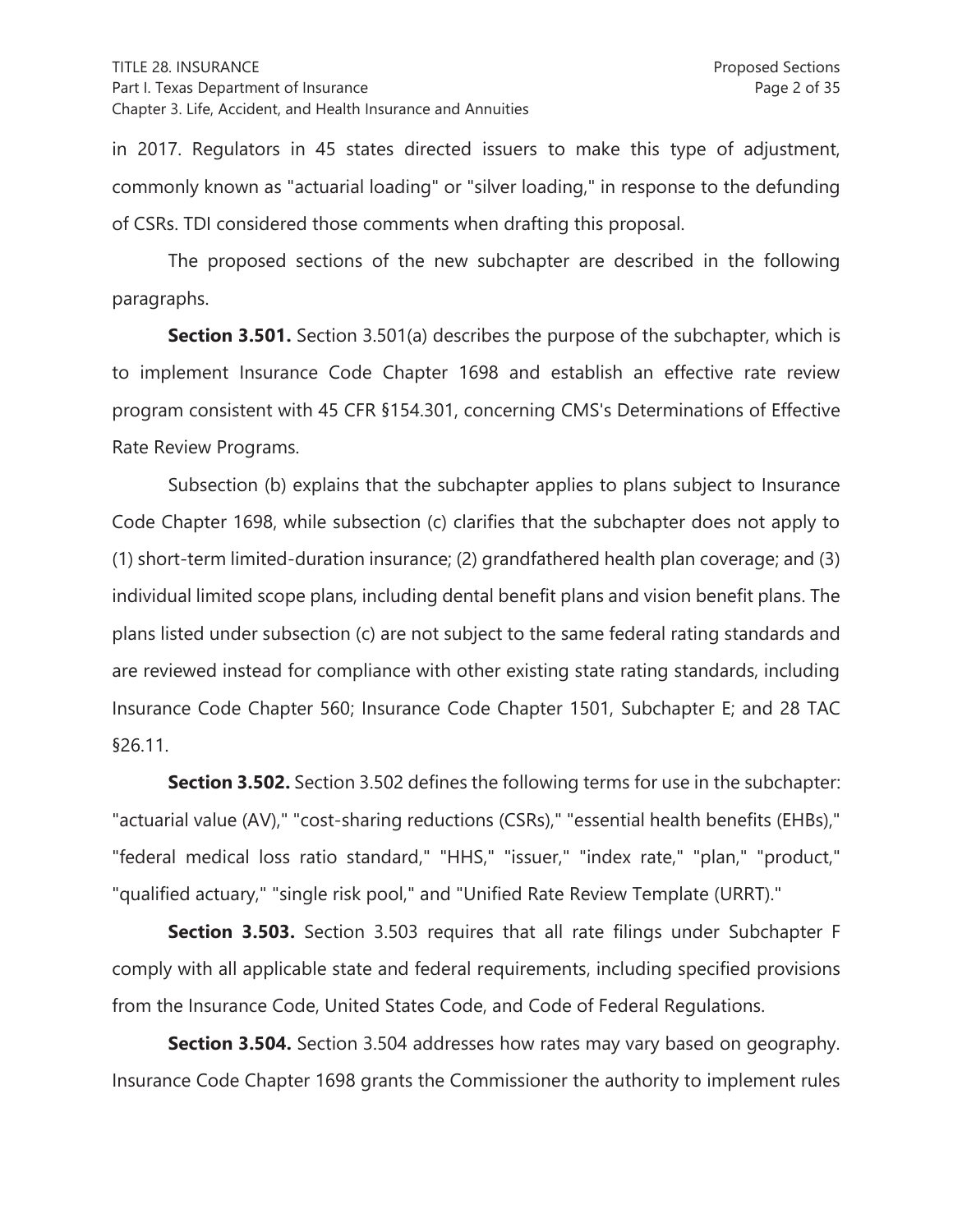establishing geographic rating areas to use when reviewing the rates in compliance with 42 USC §300gg.

 Subsection (a) provides that issuers may vary the rates based on rating areas, which are determined using the policyholder's or contract holder's address.

 Subsection (b) establishes 27 rating areas that issuers must use for rates, beginning in 2023. Each rating area consists of a certain number of Texas counties in compliance with 45 CFR §147.102(b)(3). Currently, Texas uses the federal default rating areas, composed of 25 Metropolitan Statistical Areas and one area that includes all rural areas. The proposed new rating areas are based around health care districts and the regions defined by the Texas Health and Human Services Commission. The newly established rating areas could have a positive effect on rural communities by generating competition in areas where a limited variety of health plans is currently available.

 **Section 3.505.** Section 3.505(a) prohibits an issuer from using a rate with respect to a plan if the rate has not been filed with TDI for review, does not comply with applicable rating standards, or where the rate filing has been withdrawn.

 Subsection (b) requires that issuers submit an annual rate filing no later than June 15 for any individual or small group market plan that is to be issued on or after January 1 in the following calendar year. Subsection (b) also prohibits an issuer from modifying an annual rate filing later than October 1 prior to the calendar year for which the filing was submitted.

 Subsection (c) applies only to small group issuers and allows them to submit a rate filing for a quarterly rate change so long as the filing is submitted at least 105 days before the effective date of the rate change.

 Subsection (d) requires that rate filings include the index rate for the single risk pool and reflect every product and plan that is part of the single risk pool in the applicable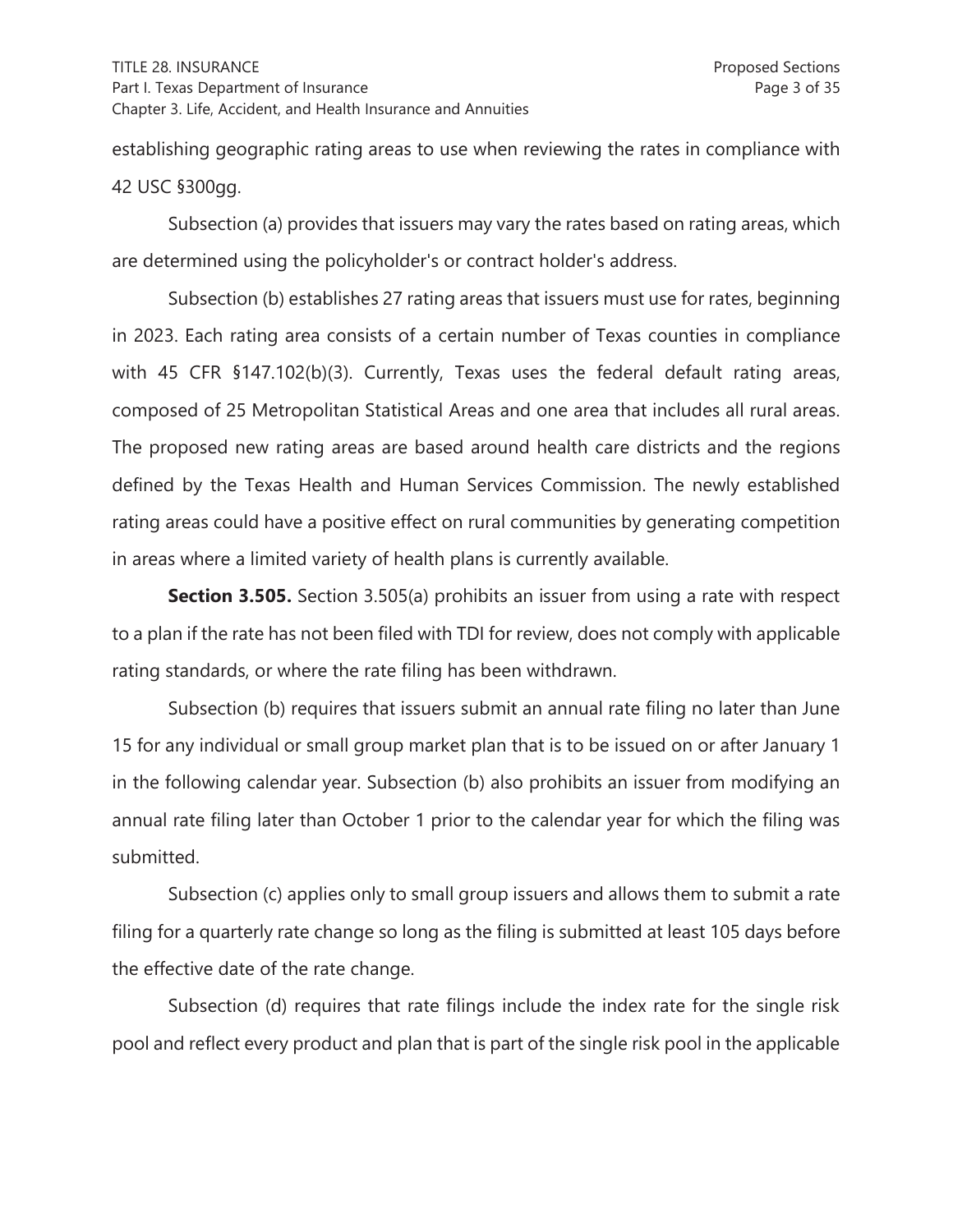#### TITLE 28. INSURANCE Proposed Sections

#### Part I. Texas Department of Insurance **Page 4 of 35** Page 4 of 35 Chapter 3. Life, Accident, and Health Insurance and Annuities

market. Subsection (d) also advises that issuers are not required to enter CSR plan variations separately.

 Subsection (e) requires issuers to submit rate filings under Subchapter F through the electronic system designated by TDI in accordance with any technical instructions provided for the electronic system. The electronic system currently in use is the System for Electronic Rate and Form Filings (SERFF); additional technical guidance on filing is contained in TDI rules in 28 TAC Chapter 3, Subchapter A, and in 28 TAC §11.301.

 Subsection (f) requires that rate filings made under Subchapter F include the following: (1) the URRT (Part I); (2) written descriptions justifying rate increases of 15% or more in a 12-month period; (3) rating filing documentation, including an actuarial memorandum signed by a qualified actuary; (4) a rates table that identifies the applicable rate for each plan depending on an individual's rating area, tobacco use, and age; (5) an enrollment spreadsheet that contains the information specified in subparagraphs (A) through (C) of the paragraph; and (6) an actuarial value (AV) and cost-sharing factor spreadsheet.

 The AV and cost-sharing factor spreadsheet included with each rate filing must include a certain induced-demand factor based on the plan type (e.g., bronze plans, silver plans, gold plans, and platinum plans). The spreadsheet must also include a CSR adjustment factor of 1.35, which is applicable to individual silver plans on the exchange. In setting this factor, TDI considered the different CSR plan variations with respect to (1) the eligibility criteria for CSRs; (2) the potential distribution of enrollees; (3) the maximum actuarial value that may be provided across all silver plans; and (4) variation in induced demand. Before adopting a final CSR adjustment factor, TDI will consider comments on the proposed factor and whether it should be modified.

 Subsection (g) states that TDI will publish templates on its website that issuers may use to submit the required data.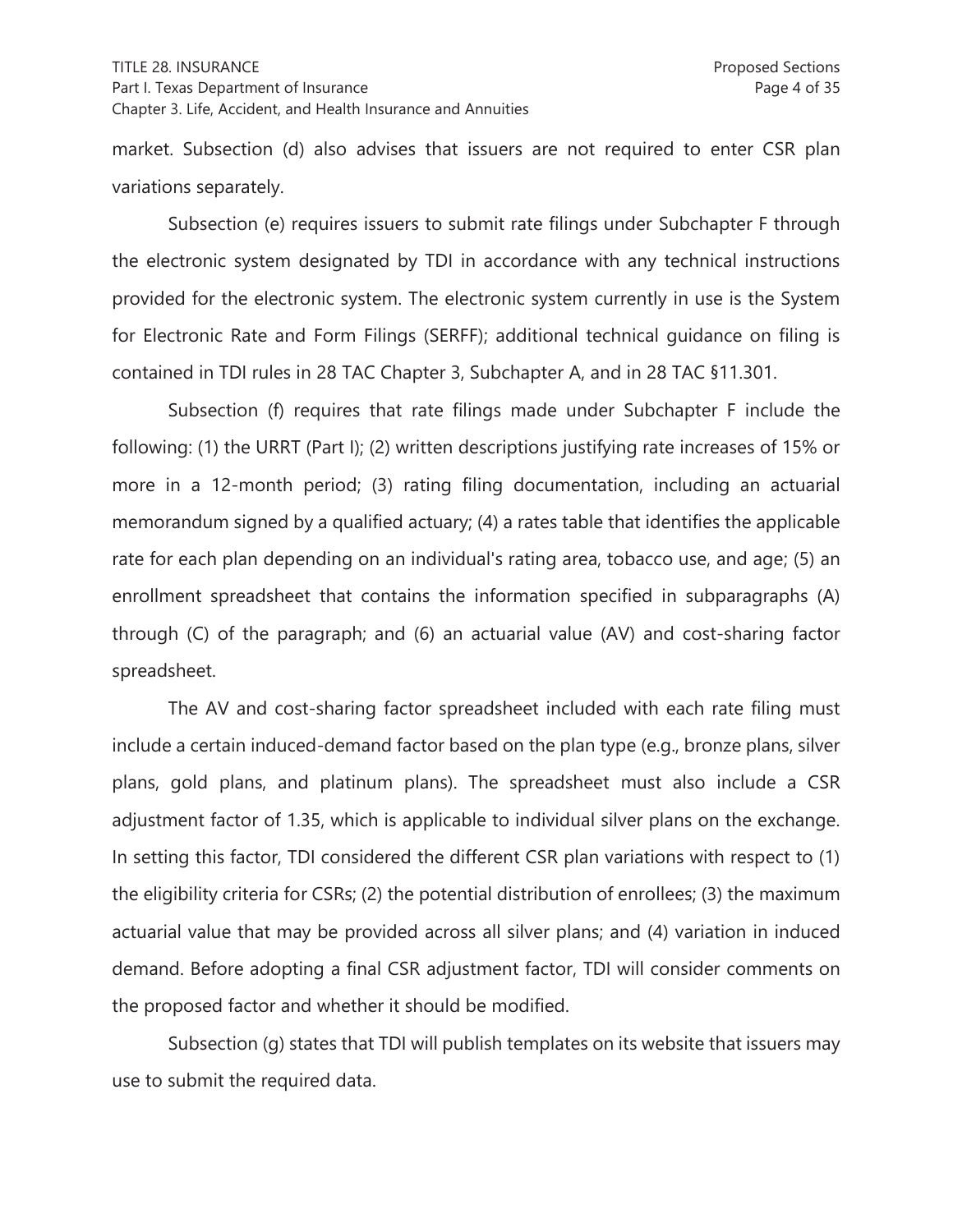Subsection (h) requires that an issuer provide any additional information needed to evaluate the rate filing upon TDI's request.

 Subsection (i) requires an issuer to submit current and prior year data on enrollment, premiums, and claims by June 15, when the issuer does not intend to issue a plan that would require a rate filing for the next calendar year but has enrollment in a plan that is subject to Subchapter F in the current or prior year. This data enables TDI to consider medical claims trends and understand the impact of a change to an issuer's market participation.

**Section 3.506.** Section 3.506(a) provides that TDI will evaluate whether the issuer has provided sufficient data and documentation upon receipt of a rate filing under Subchapter F and may request additional information as necessary to make a determination on the filing. The issuer must provide any additional information requested within 10 business days of the request. If TDI requests additional information but the issuer fails to provide the requested information or establish a plan to provide the information that is acceptable to TDI, TDI will deem the filing withdrawn and notify the issuer of the withdrawal.

 Subsections (b) and (c) explain the factors TDI will review, which include (1) the reasonableness of the assumptions used by the issuer to develop the rates and the validity of the historical data underlying the assumptions; (2) the issuer's data related to past projections and actual experience; (3) the reasonableness of assumptions used by the issuer to estimate the rate impact of the reinsurance and risk adjustment programs; (4) the issuer's data related to implementation and ongoing utilization of certain factors as required by 42 USC Subchapter XXV, Part A, concerning Individual and Group Market Reforms; (5) factors specified under the Insurance Code; (6) factors listed under 45 CFR §154.301(a)(4); and (7) whether the issuer complies with rating standards under §3.503.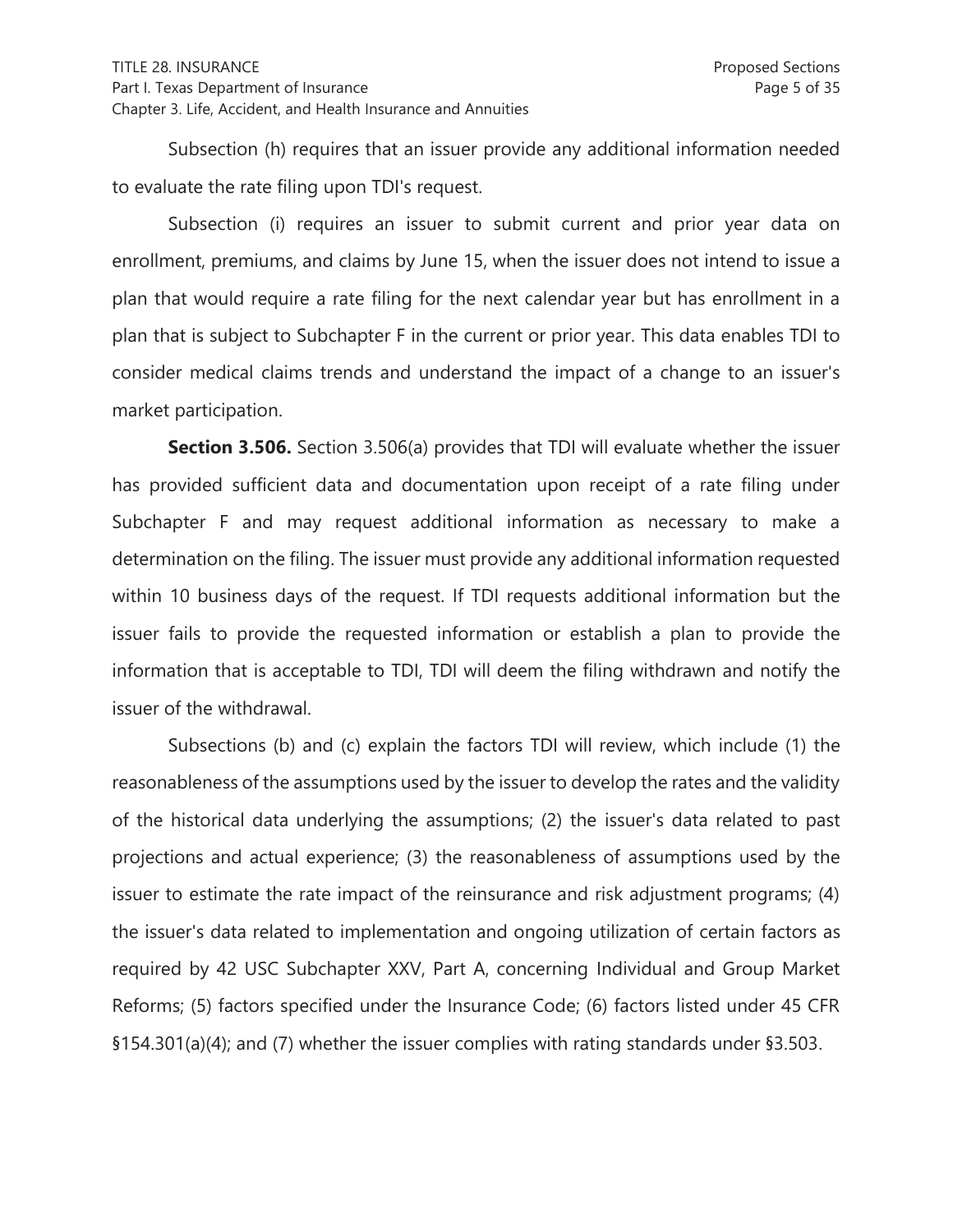Subsection (d) provides that TDI will also consider the factors from Insurance Code §1698.052(c) when reviewing rates for a qualified health plan. Those factors include:

 - the purchasing power of consumers who are eligible for a premium subsidy under federal law;

 - if the plan is in the silver level, whether the rate is appropriate in relation to the rates charged for qualified health plans offering different levels of coverage, accounting for any funding or lack of funding for CSRs and the covered benefits for each level of coverage; and

 - whether the plan issuer used the induced-demand factors developed by the Centers for Medicare and Medicaid Services (CMS) for the level of coverage offered by the plan or any state-specific induced-demand factors established by TDI.

 Subsection (e) provides that the standard for determining that a rate increase is unreasonable is whether the rate is excessive, unjustified, or unfairly discriminatory. Subsection (e)(1) explains that a rate filing is excessive if it causes the premium charged for the health insurance coverage to be unreasonably high in relation to the benefits provided under the coverage.

 Subsection (e)(2) explains that a rate increase is unjustified if the issuer provides incomplete or inadequate information or otherwise does not provide a basis for TDI to determine the reasonableness of the rate increase.

 Subsection (e)(3) explains that a rate increase is unfairly discriminatory based on Insurance Code §560.002(c), which provides that a rate is unfairly discriminatory if it is not based on sound actuarial principles; does not bear a reasonable relationship to the expected loss and expense experience among risks; or is based wholly or partly on the race, creed, color, ethnicity, or national origin of the policyholder or insured.

 Subsection (f) provides that a rate will be deemed compliant at the expiration of 60 days from the date the rate is filed, unless the filing is withdrawn or TDI has determined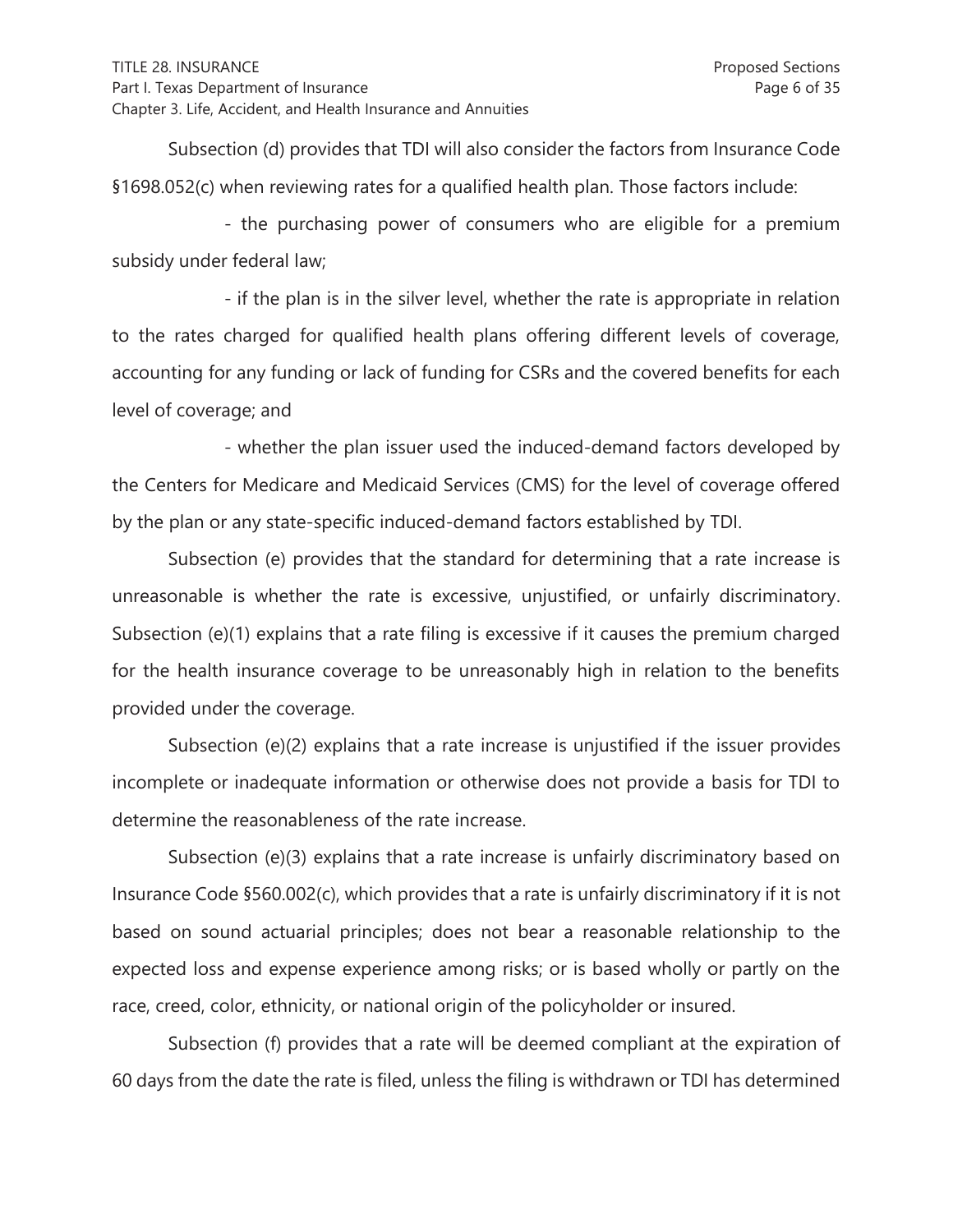that the rate is noncompliant or granted an extension. If TDI has not finalized its determination before the 60th day, TDI may extend the period by up to 10 days, with notice to the issuer. The issuer may also extend the time frame for review or waive the right to deem the rate compliant.

 Subsection (g) provides that TDI will identify deficiencies for any rate filing that does not comply with the applicable rating standards and ask for corrections. If the issuer fails to make the necessary corrections within 10 business days or establish a plan that is acceptable to TDI to address the identified deficiencies, the filing will be determined to be noncompliant and TDI will notify the issuer of the determination.

 Subsection (h) explains that TDI will communicate objections to a rate increase and give the issuer an opportunity to provide additional information or modify the filing prior to TDI determining that the rate increase is unreasonable. Subsection (h) also describes what will happen when TDI determines that a rate increase is unreasonable but that the issuer is legally permitted to implement the rate increase. In this case, TDI will issue a final determination and brief explanation. After receipt of this, the issuer is required to submit a final justification for the rate increase and prominently post information concerning the rate increase on its website, consistent with 45 CFR §154.230, which requires that the issuer keep the posting on its website for at least three years.

**Section 3.507.** Section 3.507 addresses the public disclosure and comments information related to rate increases, consistent with 45 CFR §154.301(b). Subsection (a) provides that information related to a proposed annual rate increase of 15% or more will be made publicly available on a website published by CMS.

 Subsection (b) supplies the TDI email address to which public comments concerning proposed rate increases may be sent.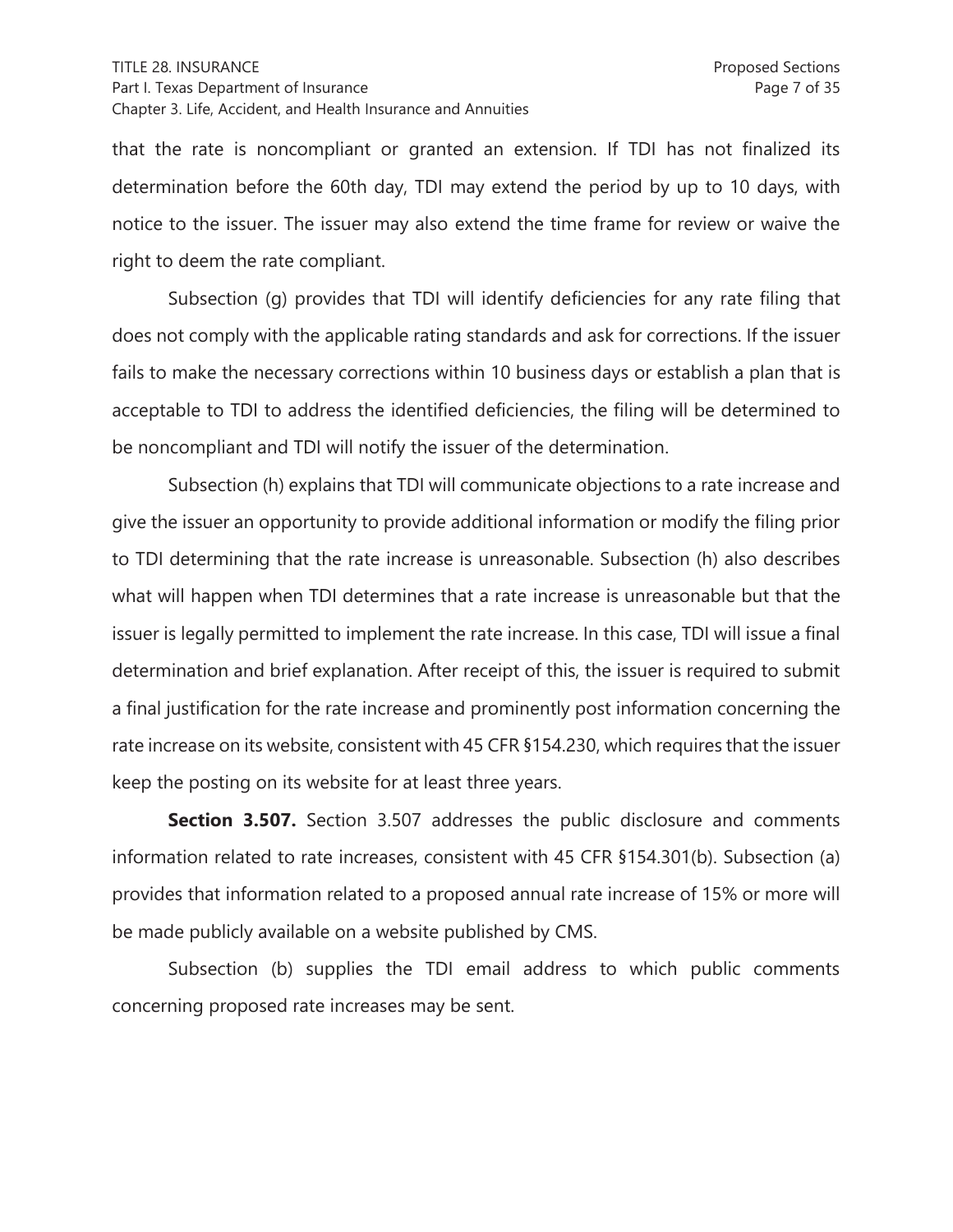Subsection (c) states that final rate increases will be publicly available on a website published by CMS no later than the first day of the annual open enrollment period in the individual market for the applicable calendar year.

 Subsection (d) provides that TDI will make information related to proposed or final rate filings publicly available in a manner consistent with federal law.

**FISCAL NOTE AND LOCAL EMPLOYMENT IMPACT STATEMENT.** Rachel Bowden, director of Regulatory Initiatives in the Life and Health Division, has determined that during each year of the first five years the proposed new sections are in effect, there will be no measurable fiscal impact on state and local governments as a result of enforcing or administering the new sections, other than that imposed by the statute. Ms. Bowden made this determination because the proposed new sections do not add to or decrease state revenues or expenditures, and because local governments are not involved in enforcing or complying with the proposed new sections.

 Ms. Bowden does not anticipate a measurable effect on local employment or the local economy as a result of this proposal.

**PUBLIC BENEFIT AND COST NOTE.** For each year of the first five years the proposed new sections are in effect, Ms. Bowden expects that enforcing and administering the proposed new sections will have the public benefit of ensuring that TDI's rules conform to Insurance Code Chapter 1698 and 45 CFR Part 154.

 Ms. Bowden believes that the proposed new sections will have several additional public benefits. The proposed new sections will provide issuers with greater certainty regarding rating standards, which improves compliance and adds stability to the marketplace. The proposed new geographic rating areas will have the benefit of allowing issuers to more accurately price products to better reflect the costs in the local health care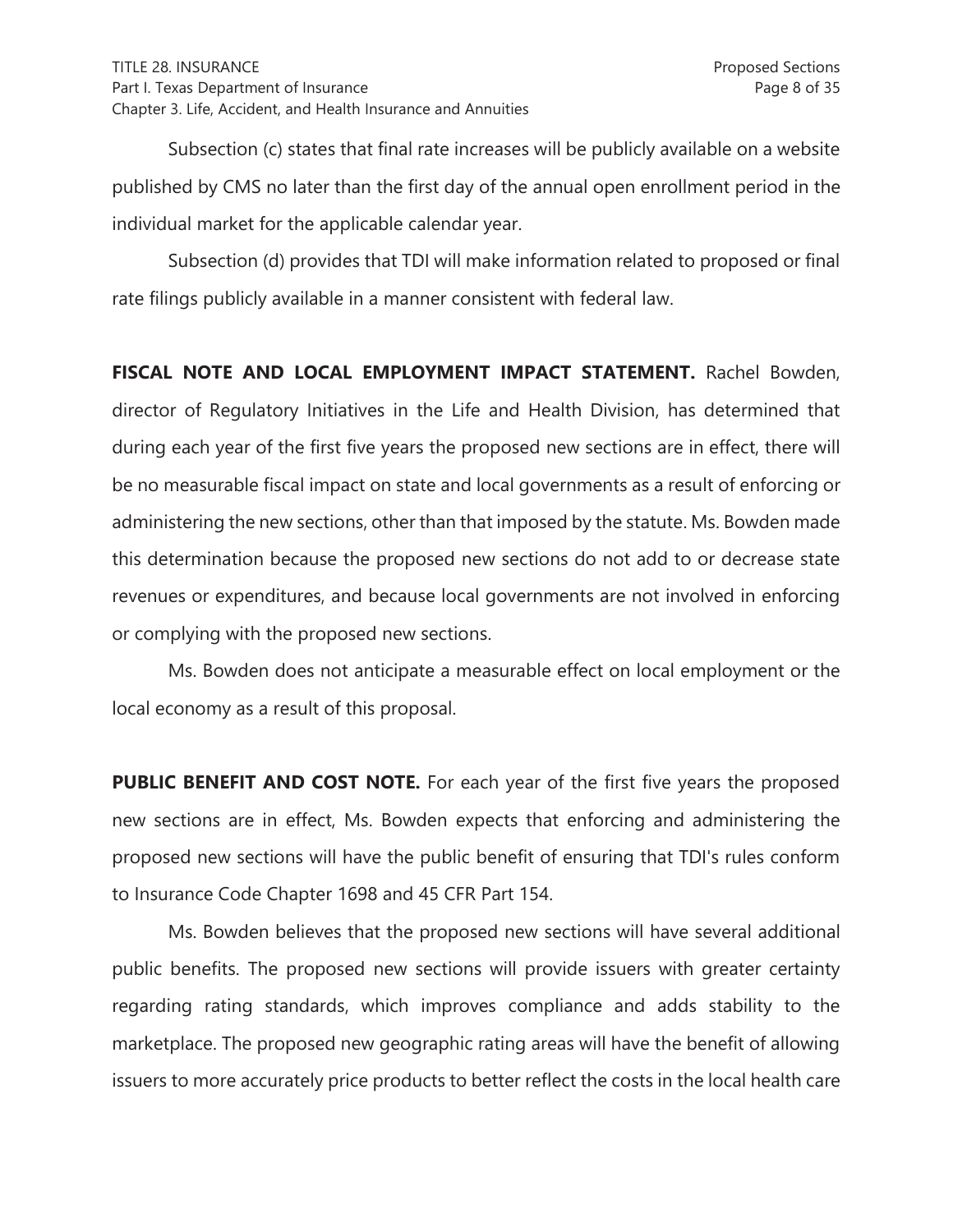markets where consumers are likely to seek care. This benefit could increase competition and consumer choice in rural areas.

 In addition, the new sections increase consumer purchasing power by requiring issuers to apply a uniform CSR adjustment factor. As explained in the author's statement of intent, SB 1296 sought to remedy a misalignment in premiums across the different metal tiers of coverage that resulted from the discontinuance of federal payments for the CSRs that issuers must provide to eligible consumers. *See* Senate Research Center, Bill Analysis, SB 1296, 87th Legislature, 2021. To address the discontinuance of federal subsidies, silver-level plans should be priced to reflect the cost of providing coverage that has a higher actuarial value. However, issuers have not taken a uniform approach in adjusting premiums. By requiring issuers to use a uniform CSR adjustment factor, the rule (1) ensures that the federal tax credits will be based on appropriately priced silver-level plans, and (2) prevents consumers in other metal tiers from absorbing the expenses of the CSRs they do not benefit from. TDI expects that the uniformity will maximize the federal tax credits available to Texas consumers, increasing purchasing power and health coverage affordability. By increasing consumers' purchasing power, issuers will also benefit from increased enrollment in the Texas individual health insurance marketplace.

 Ms. Bowden expects that the proposed new sections will likely not generate additional costs to health benefit plan issuers. Issuers are currently required to submit rating information to both TDI for state review and CMS for federal review. By establishing an effective rate review process, TDI will have the ability to review rates for compliance with state and federal requirements. The responsibility of performing this task will be transferred from CMS to TDI; issuers will have to file and interact with only one regulatory entity, presumably saving time and costs.

 The proposed rules require issuers to (1) use the updated geographic rating areas, (2) file annually with TDI rates that include documentation demonstrating compliance with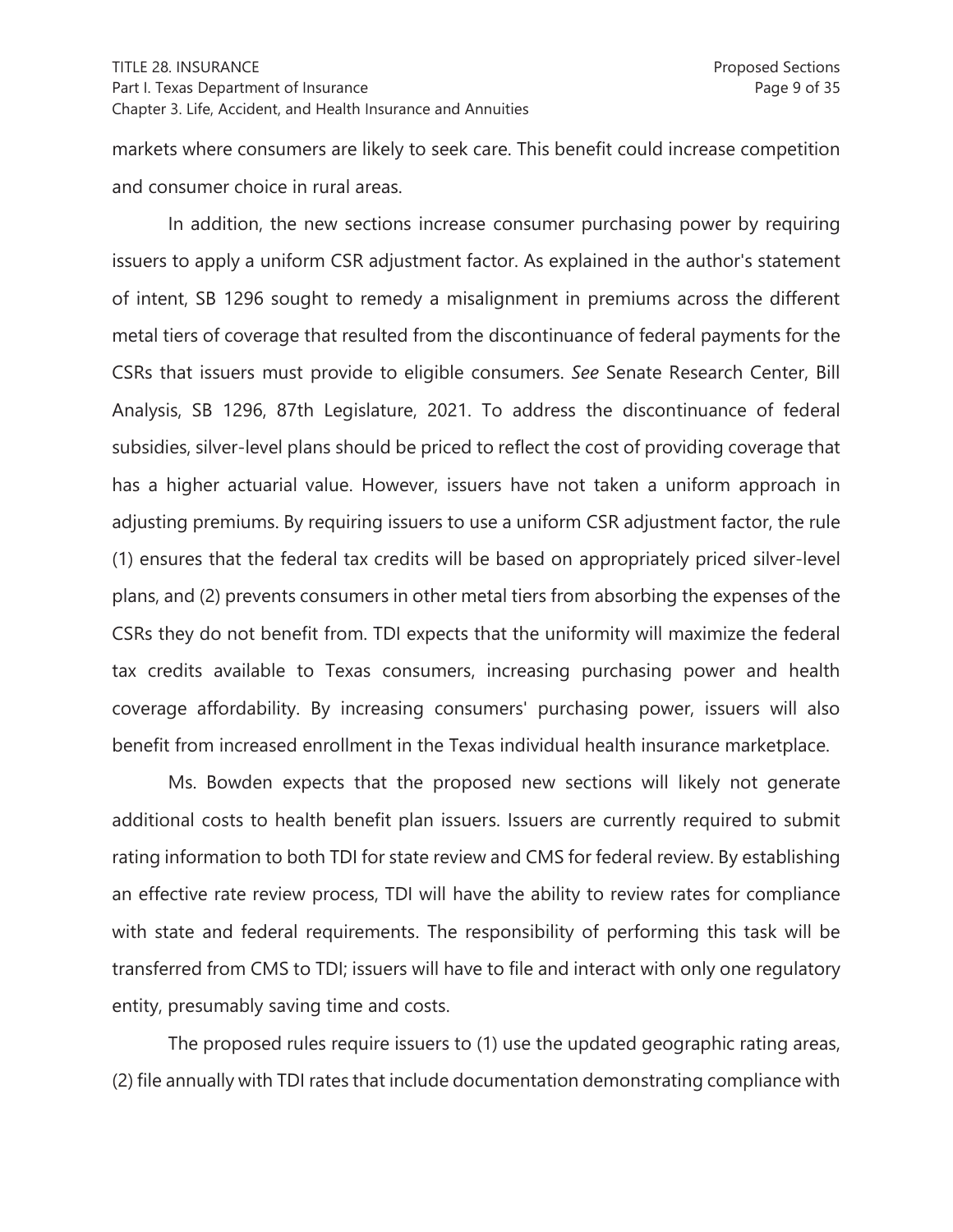applicable rating standards, (3) include data on enrollment and medical claim trends in annual filings, (4) report data on enrollment in silver-plan variations, and (5) use a uniform CSR adjustment factor. The use of updated geographic rating areas ensures that factors align with the health care market where rural enrollees are likely to seek care. Implementing the proposed geographic rating areas is not expected to create a cost for issuers. The documentation within annual filings and the collection of data are necessary for TDI to fully assess the appropriateness of the rates and consider all factors identified in Insurance Code §1698.052(c) and (d). Specifically, the information required to be submitted under §3.505(f)(1) - (5) is already required to be submitted under law or other regulations. The information required to be submitted under §3.505(f)(6) is not currently required, but it is necessary so that TDI can fully consider the factors referenced in Insurance Code §1698.052(c). Issuers already have this information, so there should be no cost to produce and submit it with the rate filing. Since issuers are already filing rates with TDI to review compliance with state requirements, the proposal does not require more rate filings or additional fees that issuers are expected to pay.

 Section 3.505(f)(6)(B)(iii) also requires issuers to use a CSR adjustment factor of 1.35 for silver plans on the exchange. Requiring issuers to use this uniform factor will ensure that federal tax credits will be based on appropriately priced silver-level plans and will also prevent consumers in other metal tiers from absorbing the expenses of the CSRs they do not benefit from. TDI believes that most issuers already use a CSR adjustment factor, and requiring a uniform factor is not expected to increase the workload involved in formulating compliant rates. TDI does not have information on the adjustment factors currently being used by many issuers, so TDI cannot determine the precise impact to issuers for changing to the proposed uniform CSR adjustment factor, but TDI does not anticipate a cost increase. Even if there is a cost increase, TDI anticipates that it will be offset by the cost savings based on issuers no longer having to interact with two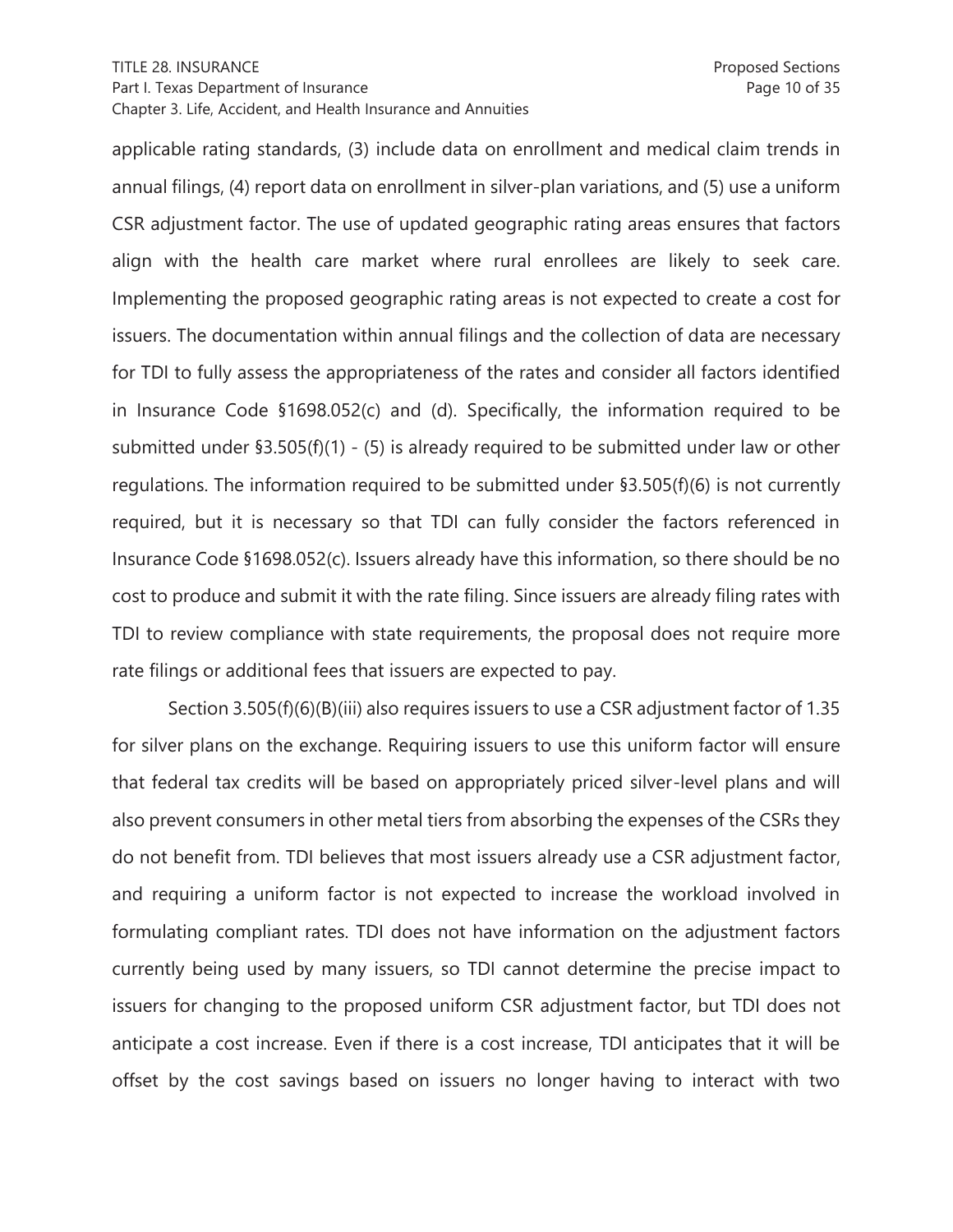regulatory entities under the rule and the benefits to consumers that will no longer have to absorb the costs of CSRs.

TDI also estimates that there are no measurable additional costs in the actual submission of the electronic form over the internet.

### **ECONOMIC IMPACT STATEMENT AND REGULATORY FLEXIBILITY ANALYSIS.** TDI has

determined that the proposed new sections will not have an adverse economic effect on small or micro businesses, or on rural communities. Rural communities might benefit from the proposed new geographic rating areas because such communities were previously placed into a single rating area, which resulted in the rates not always being reflective of the market for each community. As a result, and in accordance with Government Code §2006.002(c), TDI is not required to prepare a regulatory flexibility analysis.

**EXAMINATION OF COSTS UNDER GOVERNMENT CODE §2001.0045.** TDI has determined that this proposal likely does not impose a cost on regulated persons. Therefore, no additional rule amendments are required under Government Code §2001.0045. Even if there were some costs attributable to the rulemaking, the proposal is necessary to implement SB 1296 and to receive a source of federal funds.

**GOVERNMENT GROWTH IMPACT STATEMENT.** TDI has determined that for each year of the first five years that the proposed new sections are in effect, the proposed rules:

- will not create or eliminate a government program;

- will not require the creation of new employee positions or the elimination of existing employee positions;

- will not require an increase or decrease in future legislative appropriations to the agency;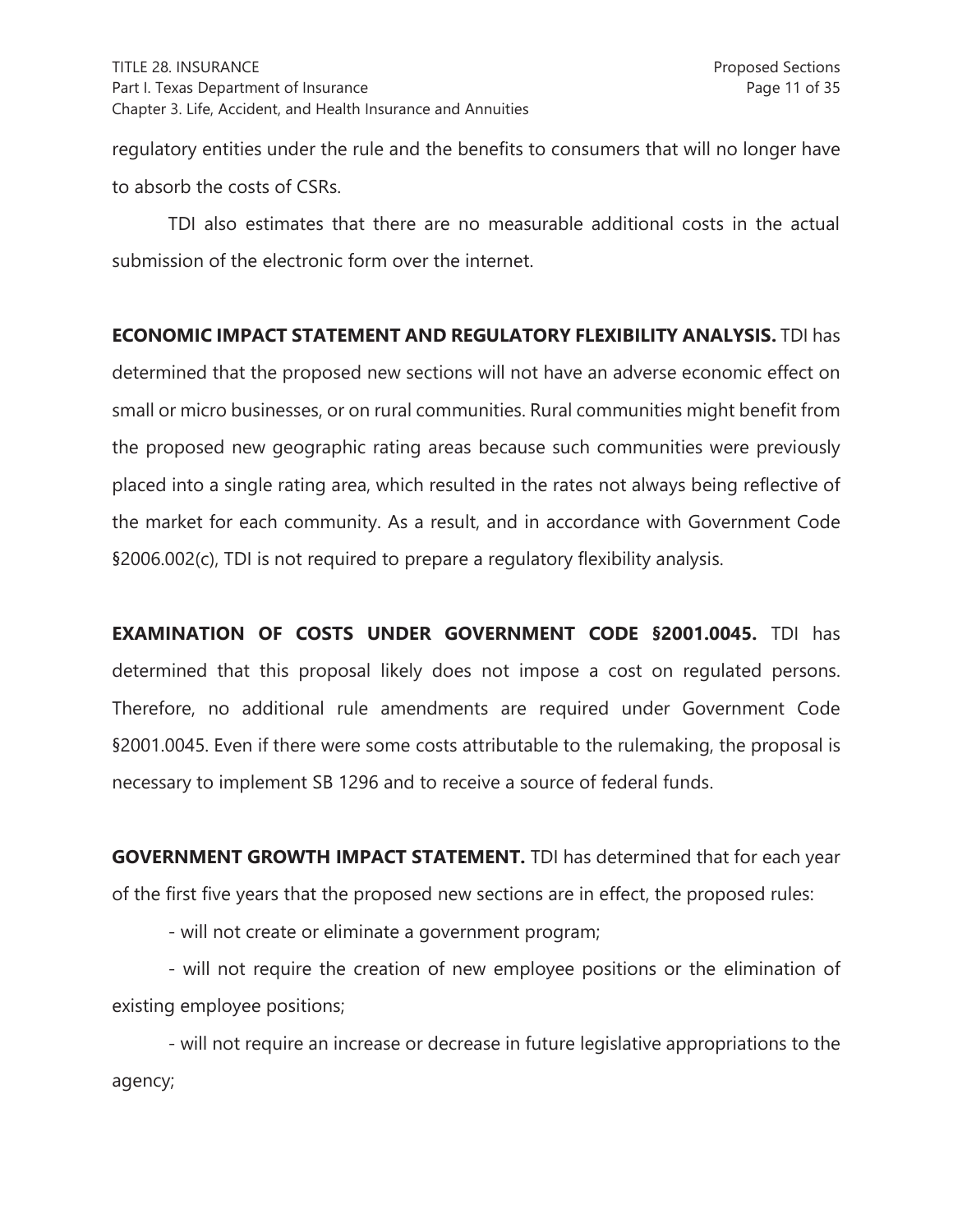- will not require an increase or decrease in fees paid to the agency;
- will create a new regulation;
- will not expand, limit, or repeal an existing regulation;
- will increase the number of individuals subject to the rules' applicability; and
- will not positively or adversely affect the Texas economy.

**TAKINGS IMPACT ASSESSMENT.** TDI has determined that no private real property interests are affected by this proposal and that this proposal does not restrict or limit an owner's right to property that would otherwise exist in the absence of government action. As a result, this proposal does not constitute a taking or require a takings impact assessment under Government Code §2007.043.

**REQUEST FOR PUBLIC COMMENT.** TDI will consider any written comments on the proposal that are received by TDI no later than 5:00 p.m., central time, on May 9, 2022. Send your comments to ChiefClerk@tdi.texas.gov or to the Office of the Chief Clerk, MC-GC-CCO, Texas Department of Insurance, P.O. Box 12030, Austin, Texas 78711-2030.

The Commissioner will also consider written and oral comments on the proposal in a public hearing under Docket No. 2833 at 2:00 p.m., central time, on Monday, April 18, 2022, in Room 100 of the William P. Hobby Jr. State Office Building, 333 Guadalupe Street, Austin, Texas.

# **SUBCHAPTER F. RATE REVIEW FOR HEALTH BENEFIT PLANS 28 TAC §§3.501 - 3.507**

**STATUTORY AUTHORITY.** TDI proposes §§3.501 - 3.507 under Insurance Code §§1698.051, 1698.052, 1701.060, and 36.001.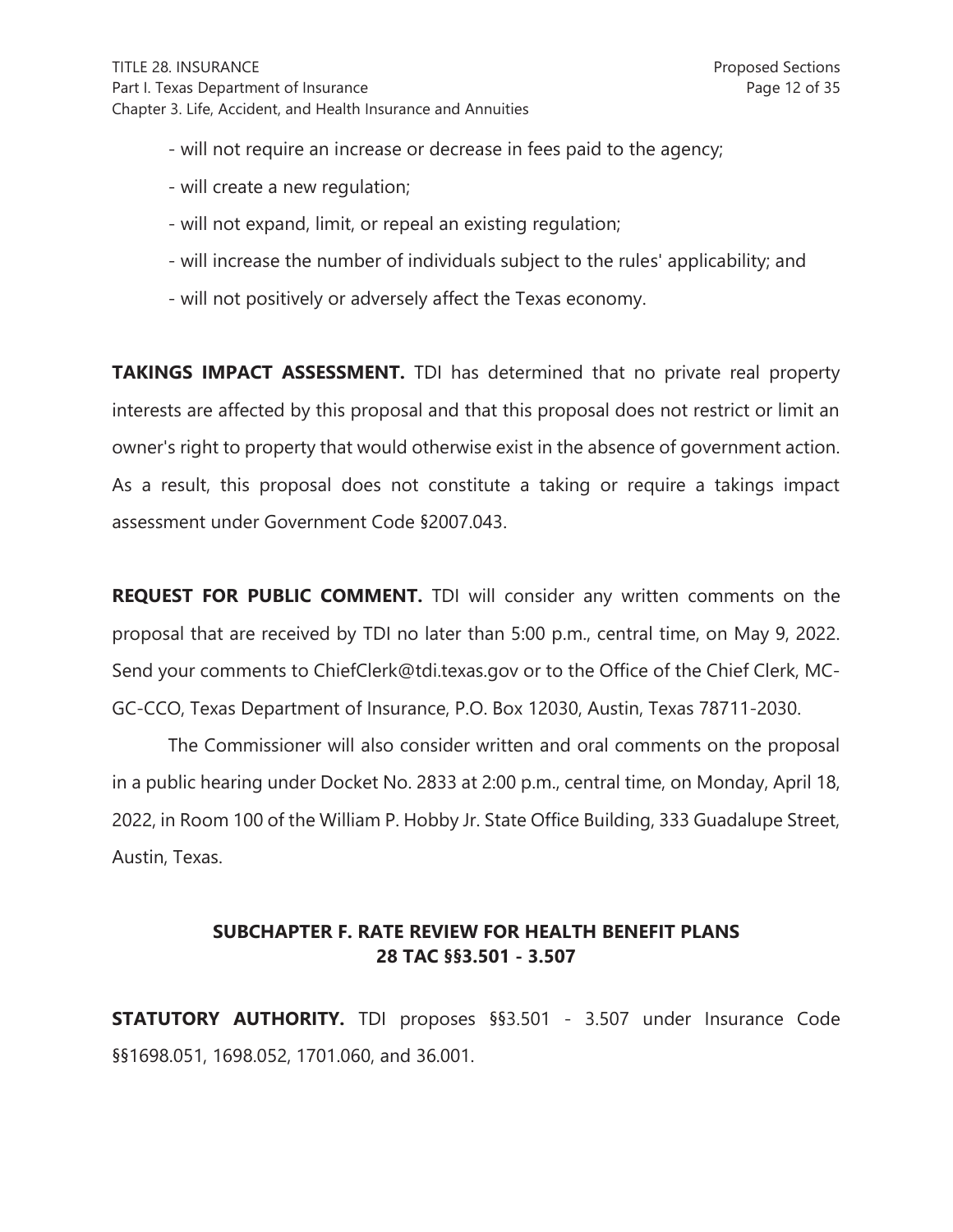Insurance Code §1698.051 requires that the Commissioner by rule establish a process under which the Commissioner will review individual and small group health benefit plan rates and rate changes for compliance with Chapter 1698 and other applicable state and federal laws, including 42 USC §§300gg, 300gg-94, and 18032(c) and those sections' implementing regulations, including rules establishing geographic rating areas.

 Insurance Code §1698.052(b) - (d) authorize the Commissioner to adopt rules and provide guidance regarding requirements related to individual health benefit plan rates.

Insurance Code §1701.060 specifies that the Commissioner may adopt rules necessary to implement the purpose of Chapter 1701.

 Insurance Code §36.001 provides that the Commissioner may adopt any rules necessary and appropriate to implement the powers and duties of TDI under the Insurance Code and other laws of this state.

**CROSS-REFERENCE TO STATUTE.** Sections 3.501 - 3.507 implement Insurance Code Chapter 1698.

### **TEXT.**

### **§3.501. Purpose and Applicability.**

(a) The purpose of this subchapter is to implement Insurance Code Chapter 1698, concerning Rates for Certain Coverage, and to establish an effective rate review program in the individual and small group markets, consistent with 45 CFR §154.301, concerning CMS's Determinations of Effective Rate Review Programs.

(b) This subchapter applies to a plan that is subject to Insurance Code Chapter 1698.

(c) This subchapter does not apply to: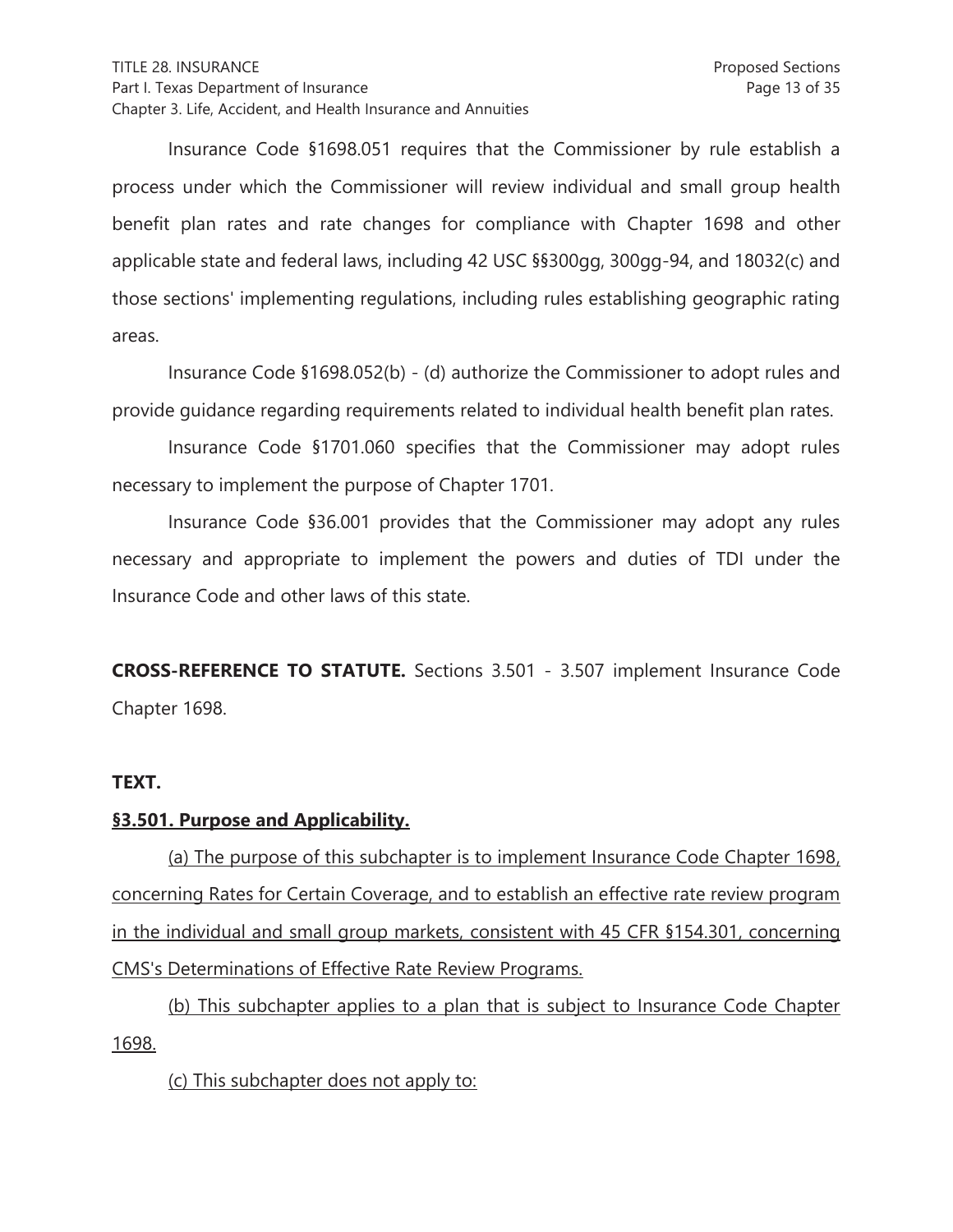(1) "short-term limited-duration insurance" as defined in Insurance Code Chapter 1509, concerning Short-Term Limited-Duration Insurance;

(2) "grandfathered health plan coverage" as defined by 45 CFR §147.140, concerning Preservation of Right to Maintain Existing Coverage; or

(3) individual limited scope plans, including but not limited to dental benefit plans and vision benefit plans.

## **§3.502. Definitions.**

For purposes of this subchapter, the following terms have the meanings indicated, except where the context clearly indicates otherwise:

(1) Actuarial value (AV)--As defined in 45 CFR §156.20, concerning Definitions.

(2) Cost-sharing reductions (CSRs)--As defined in 45 CFR §155.20, concerning Definitions.

(3) Essential health benefits (EHBs)--Health benefits contained in the applicable "essential health benefits package" as that term is defined in 45 CFR §156.20.

(4) Federal medical loss ratio standard--The applicable medical loss ratio standard for the market segment involved, determined under subpart B of 45 CFR part 158, concerning Issuer Use of Premium Revenue: Reporting and Rebate Requirements.

(5) HHS--The U.S. Department of Health and Human Services.

(6) Issuer--An insurance company or health maintenance organization that issues a plan that is subject to Insurance Code Chapter 1698, concerning Rates for Certain Coverage.

(7) Index rate--A rate based on the total combined claims costs for providing essential health benefits within the single risk pool of the applicable market.

(8) Plan--As defined in 45 CFR §144.103, concerning Definitions.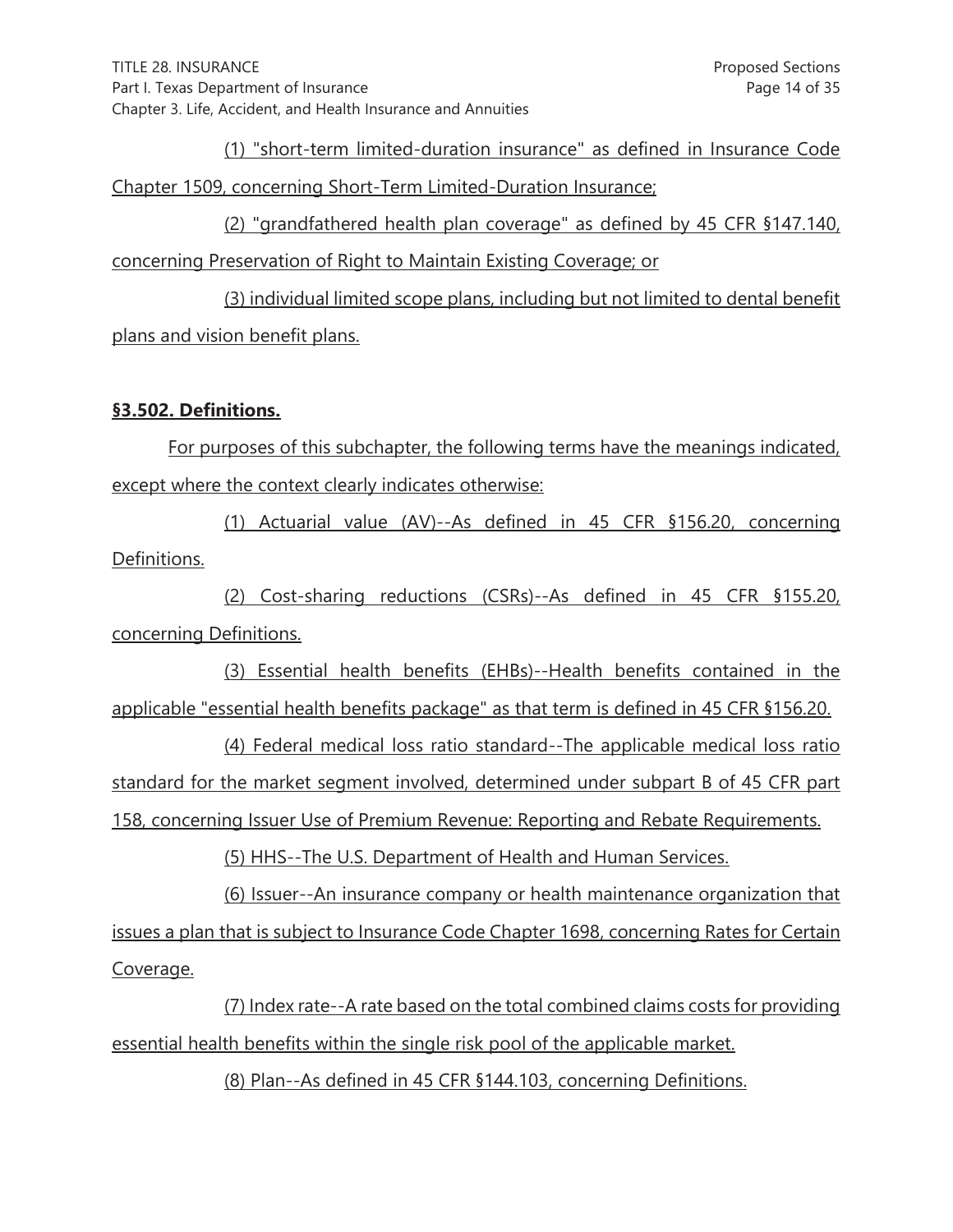(9) Product--As defined in 45 CFR §154.102, concerning Definitions.

(10) Qualified actuary--An actuary who is certified by the American Academy of Actuaries to meet the U.S. Qualification Standards.

(11) Single risk pool--With respect to a particular issuer and for the purposes of considering claims experience and developing an index rate, the grouping of all members enrolled in individual market plans or small group market plans that are subject to this chapter, consistent with 45 CFR §156.80, concerning Single Risk Pool.

(12) Unified Rate Review Template (URRT)--A spreadsheet that comprises Part I of the rate filing justification, as described in 45 CFR §154.215, concerning Submission of Rate Filing Justification.

## **§3.503. Rating Standards.**

A rate filing filed under this subchapter must comply with all applicable state and federal requirements, including:

(1) Insurance Code Chapter 560, concerning Prohibited Rates;

(2) Insurance Code §843.2071, concerning Notice of Increase in Charge for

Coverage;

(3) Insurance Code §1201.109, concerning Notice of Rate Increase for Major Medical Expense Insurance Policy;

(4) Insurance Code Chapter 1271, Subchapter F, concerning Schedule of

Charges;

(5) Insurance Code §1501.215, concerning Reporting Requirements, and §1501.216, concerning Premium Rates: Notice of Increase;

(6) Insurance Code Chapter 1698, concerning Rates for Certain Coverage;

(7) 42 USC §300gg, concerning Fair Health Insurance Premiums;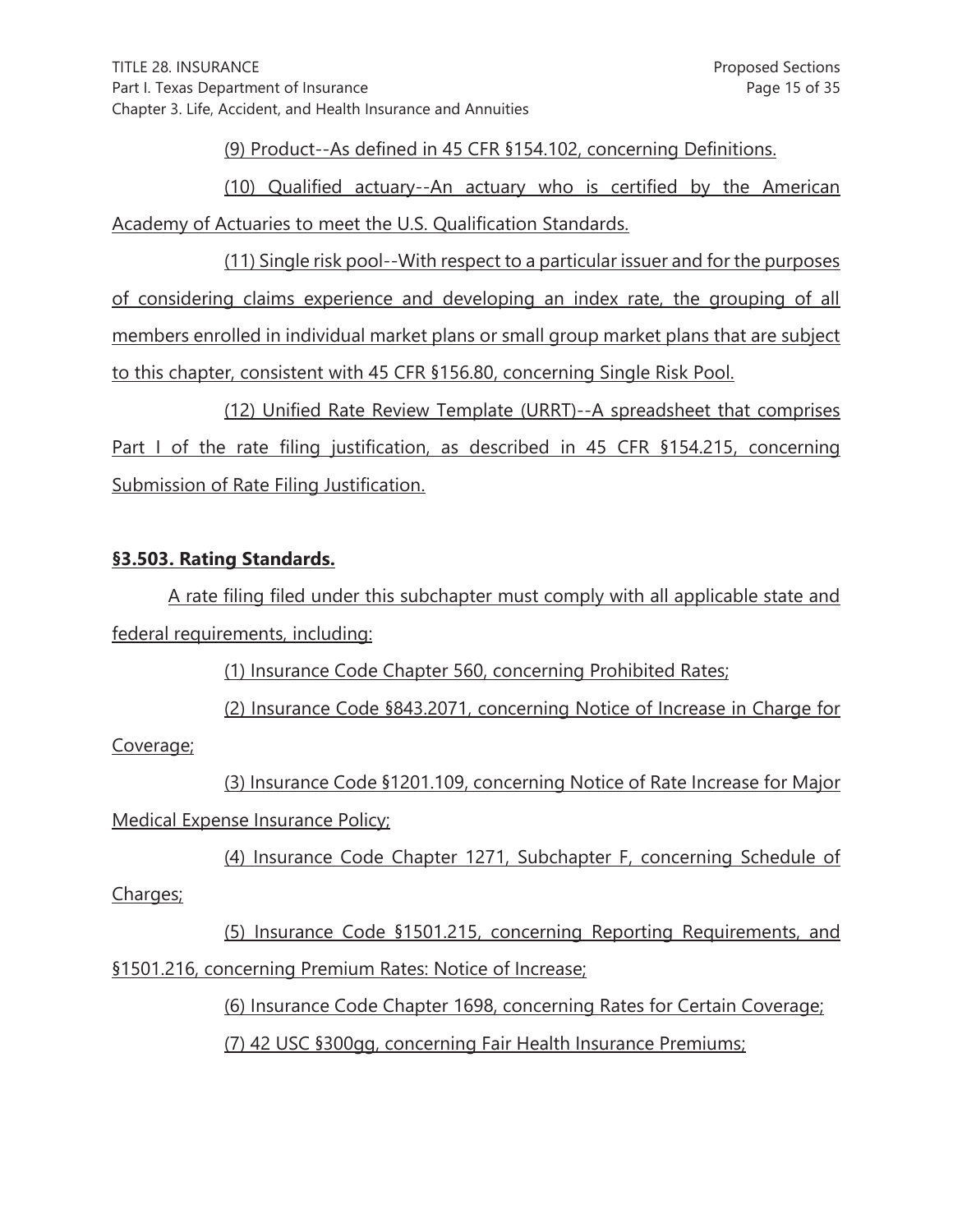### (8) 42 USC §300gg-94, concerning Ensuring That Consumers Get Value for

#### Their Dollars;

(9) 42 USC §18032(c), concerning Consumer Choice;

(10) 45 CFR §147.102, concerning Fair Health Insurance Premiums;

(11) 45 CFR Part 154, concerning Health Insurance Issuer Rate Increases:

Disclosure and Review Requirements; and

(12) 45 CFR §156.80, concerning Single Risk Pool.

# **§3.504. Geographic Rating Areas.**

(a) An issuer may vary rates based on rating area, which is determined:

(1) in the individual market, using the primary policyholder's or contract holder's address; and

(2) in the small group market, using the group policyholder's or contract holder's principal business address.

(b) For the purposes of this subchapter, rating areas for plan or policy years beginning on or after January 1, 2023, are established as follows.

(1) Rating area 1 (Abilene) consists of the following Texas counties:

(A) Brown;

(B) Callahan;

(C) Coleman;

(D) Comanche;

(E) Eastland;

(F) Fisher;

(G) Haskell;

(H) Jones;

(I) Kent;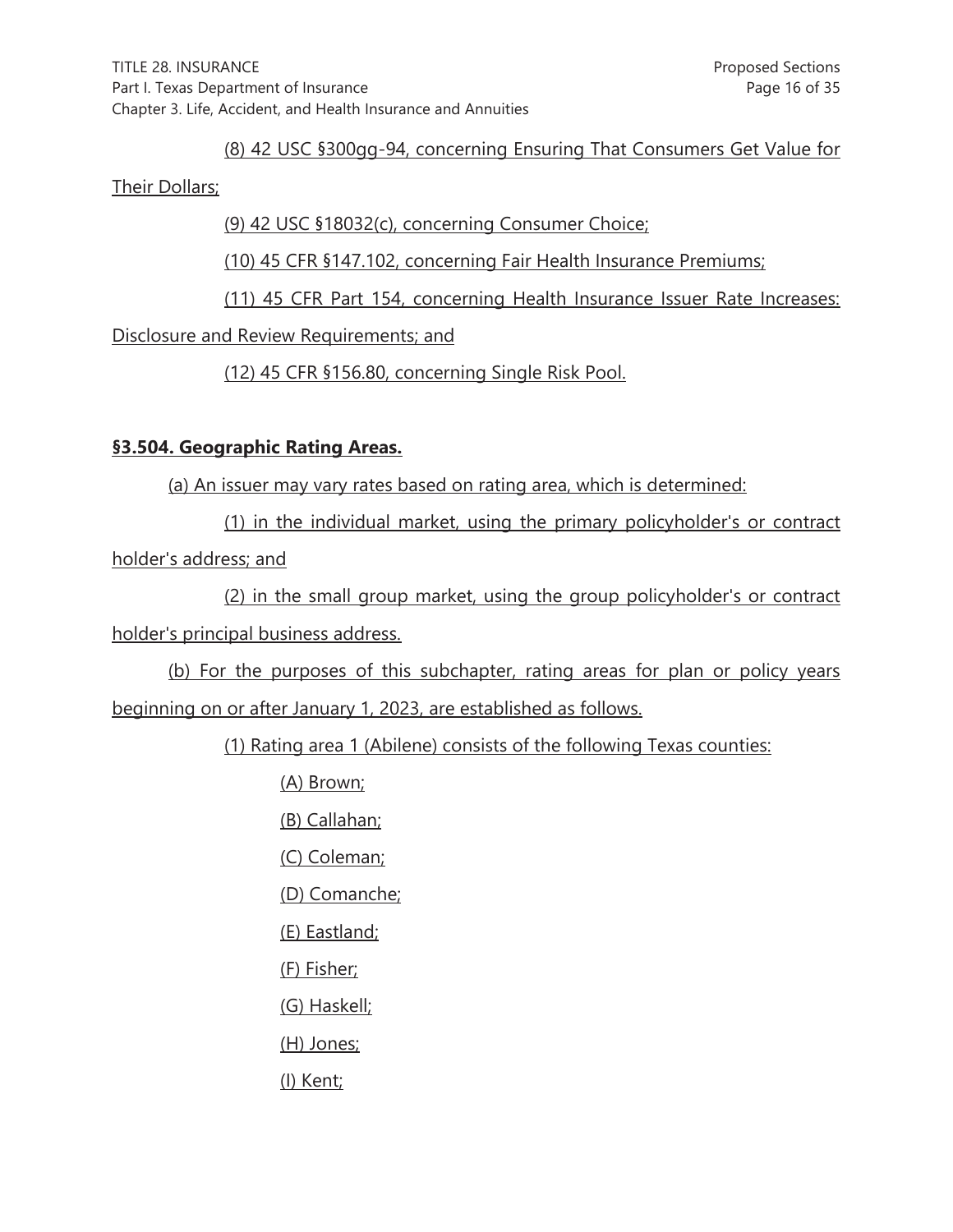(J) Mitchell;

(K) Nolan;

(L) Runnels;

(M) Scurry;

(N) Shackelford;

(O) Stephens;

(P) Stonewall;

(Q) Taylor; and

(R) Throckmorton.

(2) Rating area 2 (Amarillo) consists of the following Texas counties:

(A) Armstrong;

(B) Briscoe;

(C) Carson;

(D) Castro;

(E) Childress;

(F) Collingsworth;

(G) Dallam;

(H) Deaf Smith;

(I) Donley;

(J) Gray;

(K) Hall;

(L) Hansford;

(M) Hartley;

(N) Hemphill;

(O) Hutchinson;

(P) Lipscomb;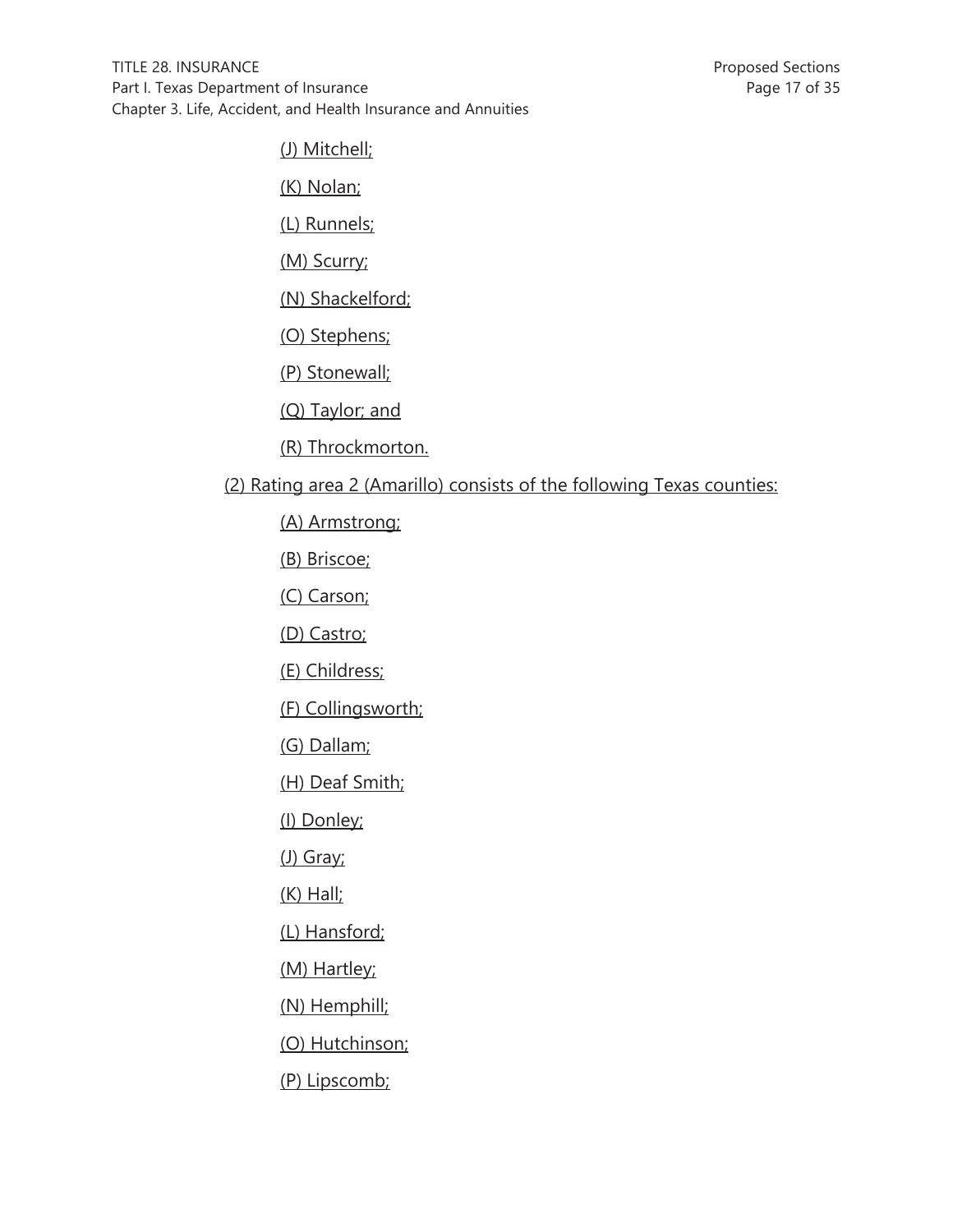(Q) Moore;

(R) Ochiltree;

(S) Oldham;

(T) Parmer;

(U) Potter;

(V) Randall;

(W) Roberts;

(X) Sherman;

(Y) Swisher; and

(Z) Wheeler.

# (3) Rating area 3 (Austin) consists of the following Texas counties:

(A) Bastrop;

(B) Blanco;

(C) Burnet;

(D) Caldwell;

(E) Fayette;

(F) Hays;

(G) Lee;

(H) Llano;

(I) Travis; and

(J) Williamson.

(4) Rating area 4 (Beaumont) consists of the following Texas counties:

(A) Angelina;

(B) Hardin;

(C) Houston;

(D) Jasper;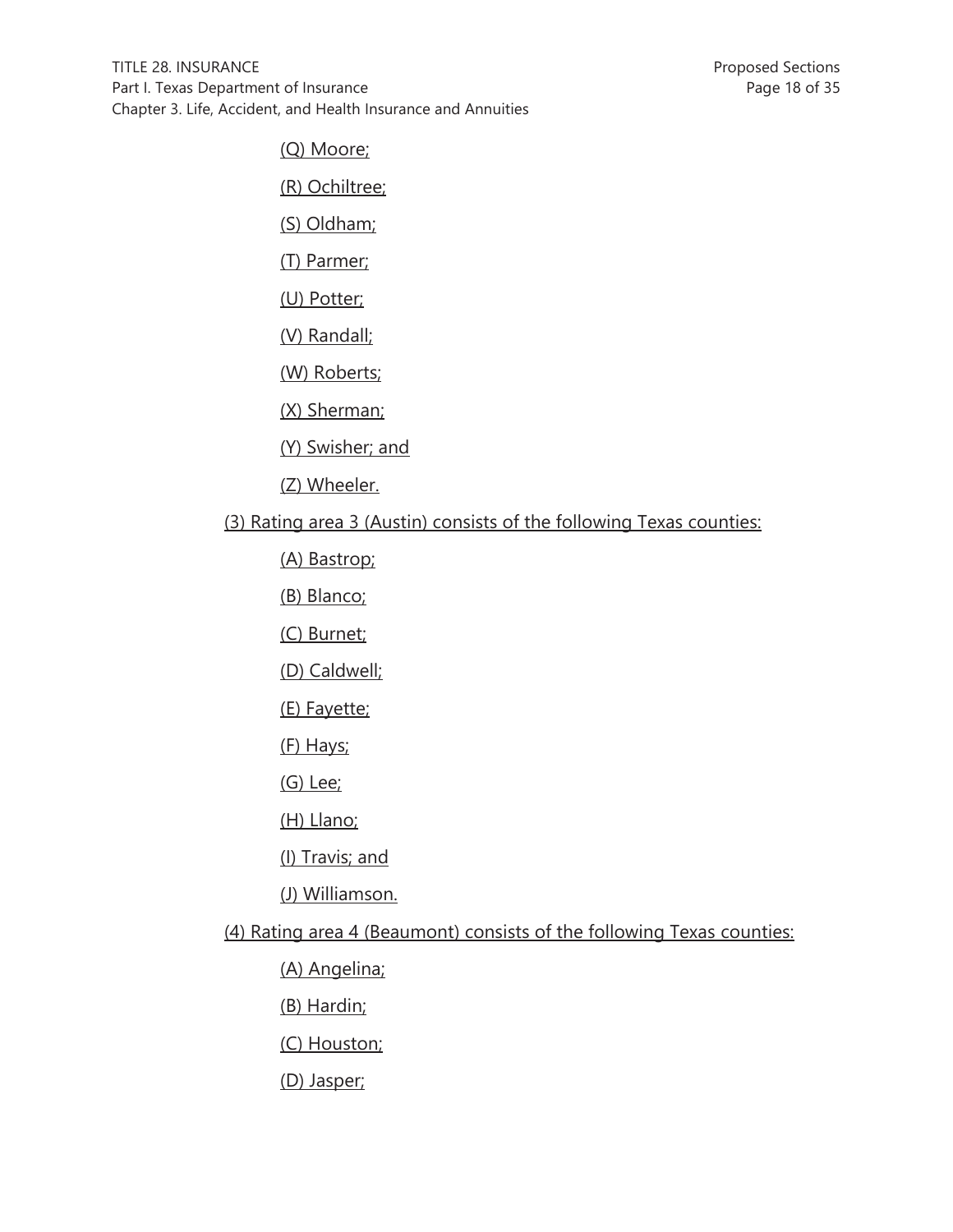(E) Jefferson;

(F) Nacogdoches;

(G) Newton;

(H) Orange;

(I) Polk;

(J) Sabine;

(K) San Augustine;

(L) San Jacinto;

(M) Shelby;

(N) Trinity; and

(O) Tyler.

(5) Rating area 5 (Brownsville) consists of the following Texas counties:

(A) Cameron;

(B) Kenedy; and

(C) Willacy.

(6) Rating area 6 (College Station) consists of the following Texas counties:

(A) Brazos;

(B) Burleson;

(C) Grimes;

(D) Leon;

(E) Madison;

(F) Milam;

(G) Robertson; and

(H) Washington.

(7) Rating area 7 (Corpus Christi) consists of the following Texas counties:

(A) Aransas;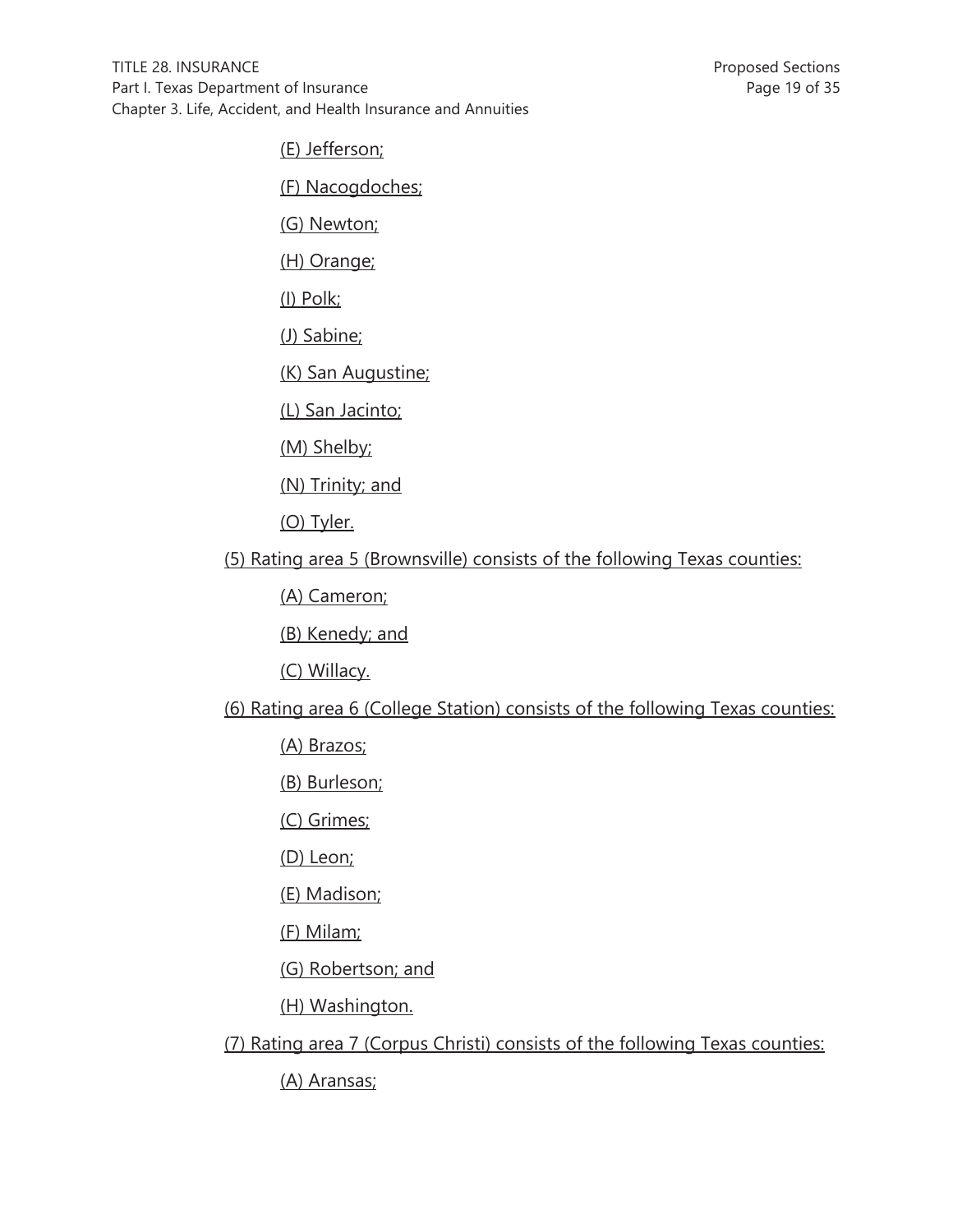(B) Bee;

(C) Jim Wells;

(D) Kleberg;

(E) Live Oak;

(F) Nueces;

(G) Refugio; and

(H) San Patricio.

(8) Rating area 8 (Dallas) consists of the following Texas counties:

(A) Collin;

(B) Dallas;

(C) Ellis;

(D) Hunt;

(E) Kaufman;

(F) Navarro; and

(G) Rockwall.

(9) Rating area 9 (El Paso) consists of the following Texas counties:

(A) Brewster;

(B) Culberson;

(C) El Paso;

(D) Hudspeth;

(E) Jeff Davis; and

(F) Presidio.

(10) Rating area 10 (Houston) consists of the following Texas counties:

(A) Galveston; and

(B) Harris.

(11) Rating area 11 (Killeen/Temple) consists of the following Texas counties: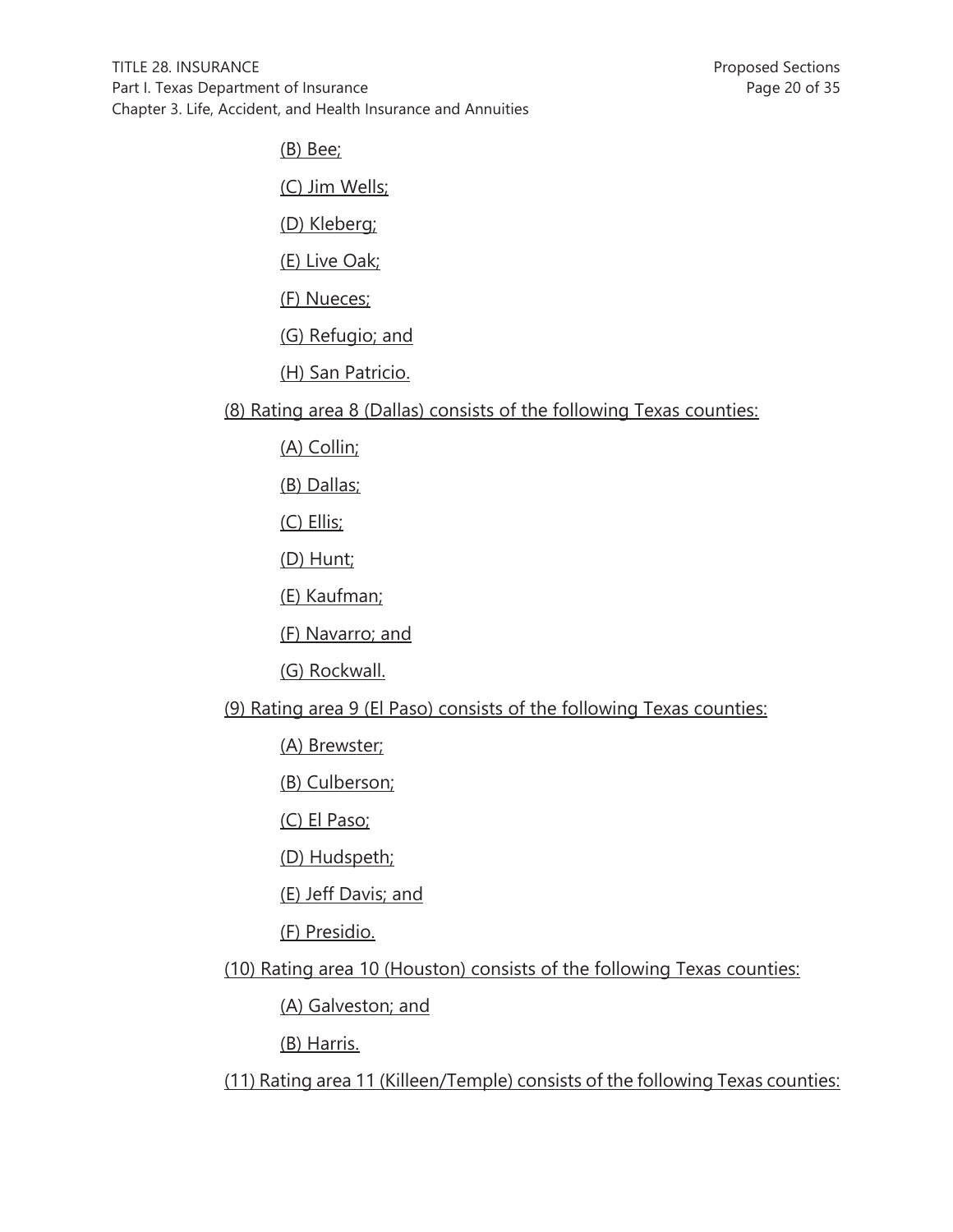(A) Bell;

(B) Coryell;

(C) Hamilton;

(D) Lampasas;

(E) Mills; and

(F) San Saba.

(12) Rating area 12 (Laredo) consists of the following Texas counties:

(A) Duval;

(B) Jim Hogg;

(C) McMullen;

(D) Webb; and

(E) Zapata.

(13) Rating area 13 (Longview) consists of the following Texas counties:

(A) Gregg;

(B) Harrison;

(C) Marion;

(D) Panola;

(E) Rusk; and

(F) Upshur.

(14) Rating area 14 (Lubbock) consists of the following Texas counties:

(A) Bailey;

(B) Cochran;

(C) Crosby;

(D) Dickens;

(E) Floyd;

(F) Garza;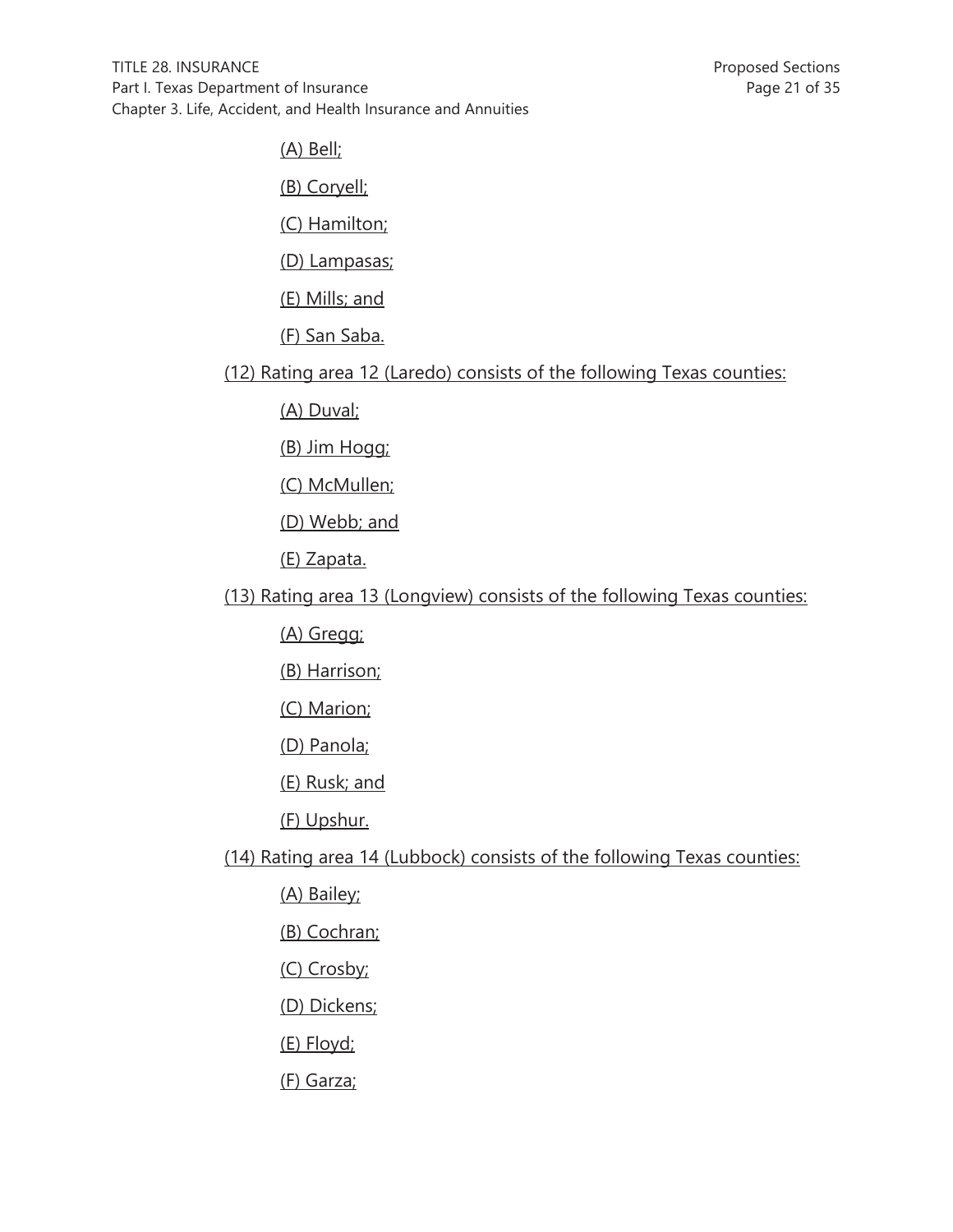(G) Hale;

(H) Hockley;

(I) Lamb;

(J) Lubbock;

(K) Lynn;

(L) Motley;

(M) Terry; and

(N) Yoakum.

# (15) Rating area 15 (McAllen) consists of the following Texas counties:

(A) Brooks;

(B) Hidalgo; and

(C) Starr.

# (16) Rating area 16 (Midland/Odessa) consists of the following Texas

### counties:

- (A) Andrews;
- (B) Borden;
- (C) Crane;
- (D) Dawson;
- (E) Ector;
- (F) Gaines;
- (G) Glasscock;
- (H) Howard;
- (I) Loving;
- (J) Martin;
- (K) Midland;
- (L) Pecos;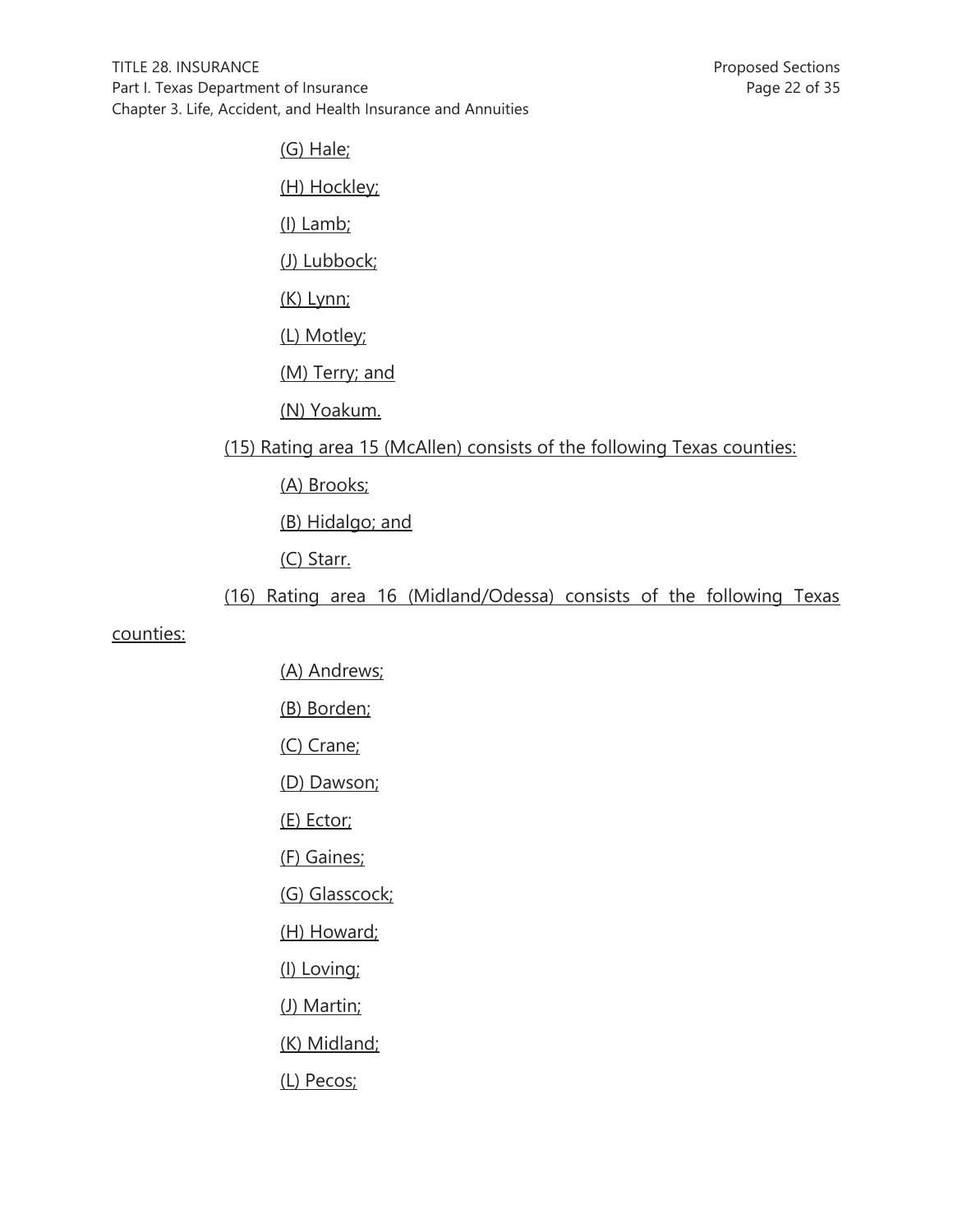(M) Reeves;

(N) Terrell;

(O) Upton;

(P) Ward; and

(Q) Winkler.

(17) Rating area 17 (San Angelo) consists of the following Texas counties:

(A) Coke;

(B) Concho;

(C) Crockett;

(D) Irion;

(E) Kimble;

(F) Mason;

(G) McCulloch;

(H) Menard;

(I) Reagan;

(J) Schleicher;

(K) Sterling;

(L) Sutton; and

(M) Tom Green.

(18) Rating area 18 (San Antonio) consists of the following Texas counties:

(A) Atascosa;

(B) Bandera;

(C) Bexar;

(D) Comal;

(E) Dimmit;

(F) Edwards;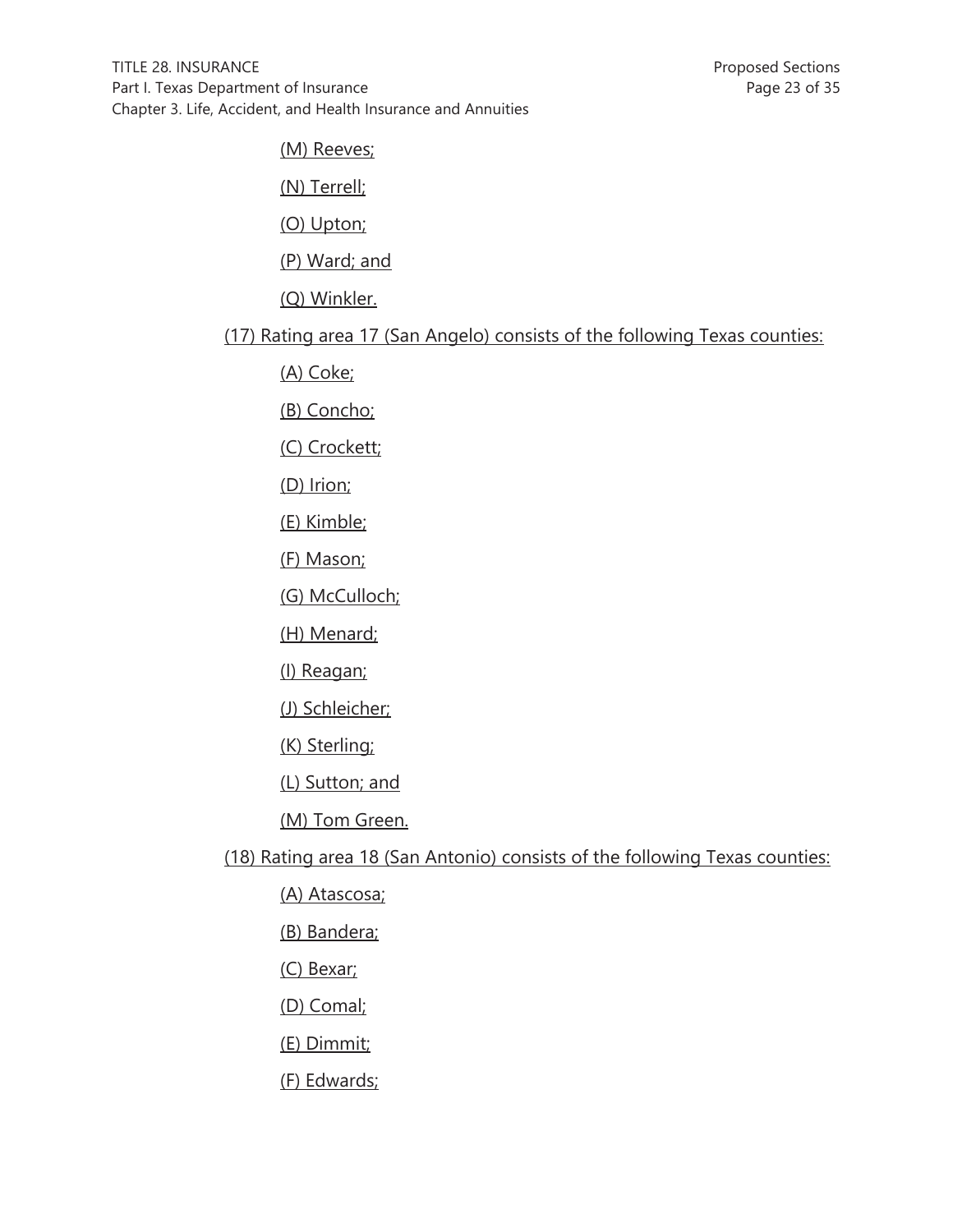(G) Frio;

(H) Gillespie;

(I) Gonzales;

(J) Guadalupe;

(K) Kendall;

(L) Kerr;

(M) Kinney;

(N) La Salle;

(O) Maverick;

(P) Medina;

(Q) Real;

(R) Uvalde;

(S) Val Verde;

(T) Wilson; and

(U) Zavala.

(19) Rating area 19 (Sherman/Dennison) consists of the following Texas

counties:

(A) Cooke;

(B) Fannin; and

(C) Grayson.

(20) Rating area 20 (Texarkana) consists of the following Texas counties:

(A) Bowie;

- (B) Camp;
- (C) Cass;
- (D) Delta;
- (E) Franklin;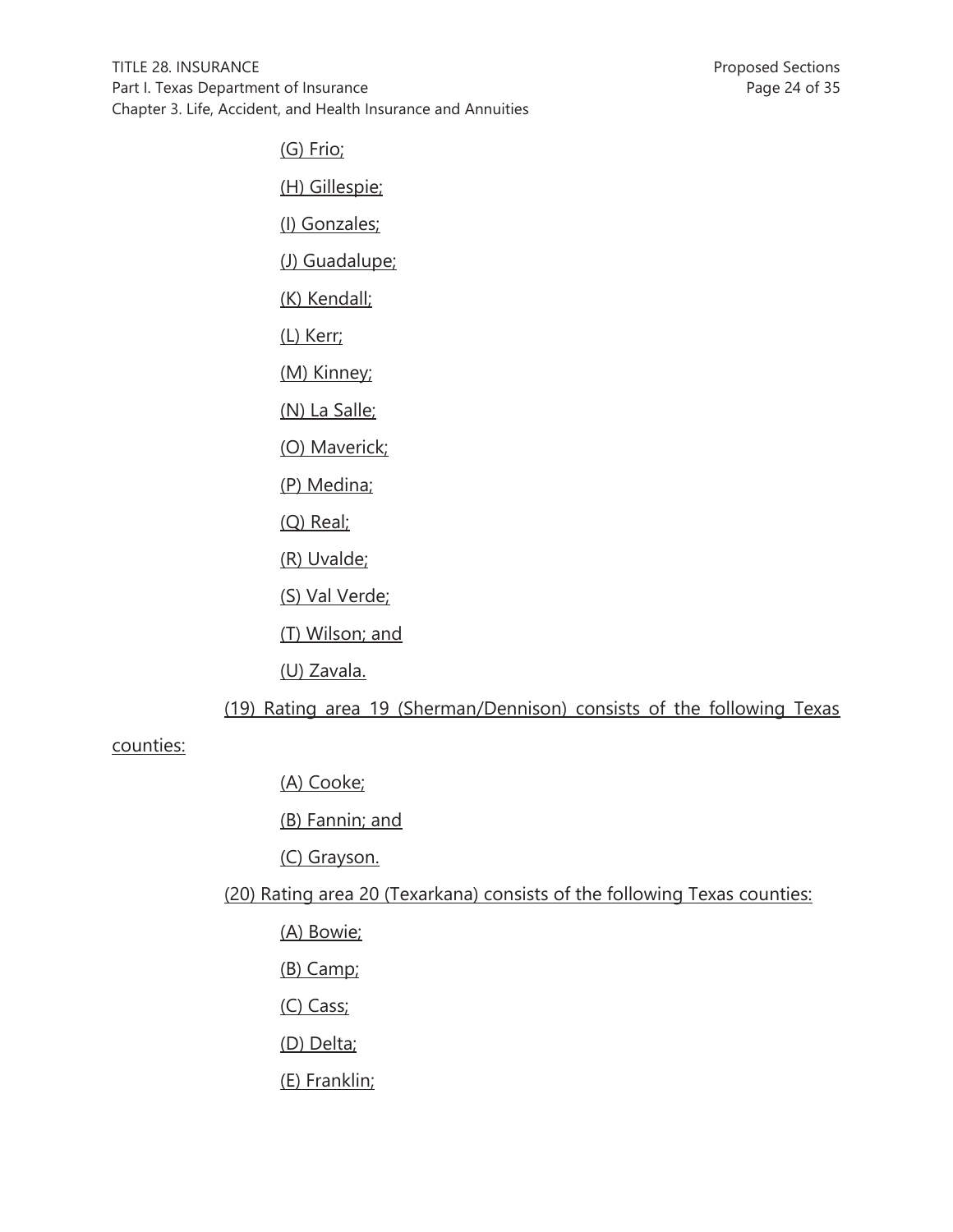(F) Hopkins;

(G) Lamar;

(H) Morris;

(I) Red River; and

(J) Titus.

(21) Rating area 21 (Tyler) consists of the following Texas counties:

(A) Anderson;

(B) Cherokee;

(C) Henderson;

(D) Rains;

(E) Smith;

(F) Van Zandt; and

(G) Wood.

(22) Rating area 22 (Victoria) consists of the following Texas counties:

(A) Calhoun;

(B) DeWitt;

(C) Goliad;

(D) Jackson;

(E) Karnes;

(F) Lavaca; and

(G) Victoria.

(23) Rating area 23 (Waco) consists of the following Texas counties:

(A) Bosque;

(B) Falls;

(C) Freestone;

(D) Hill;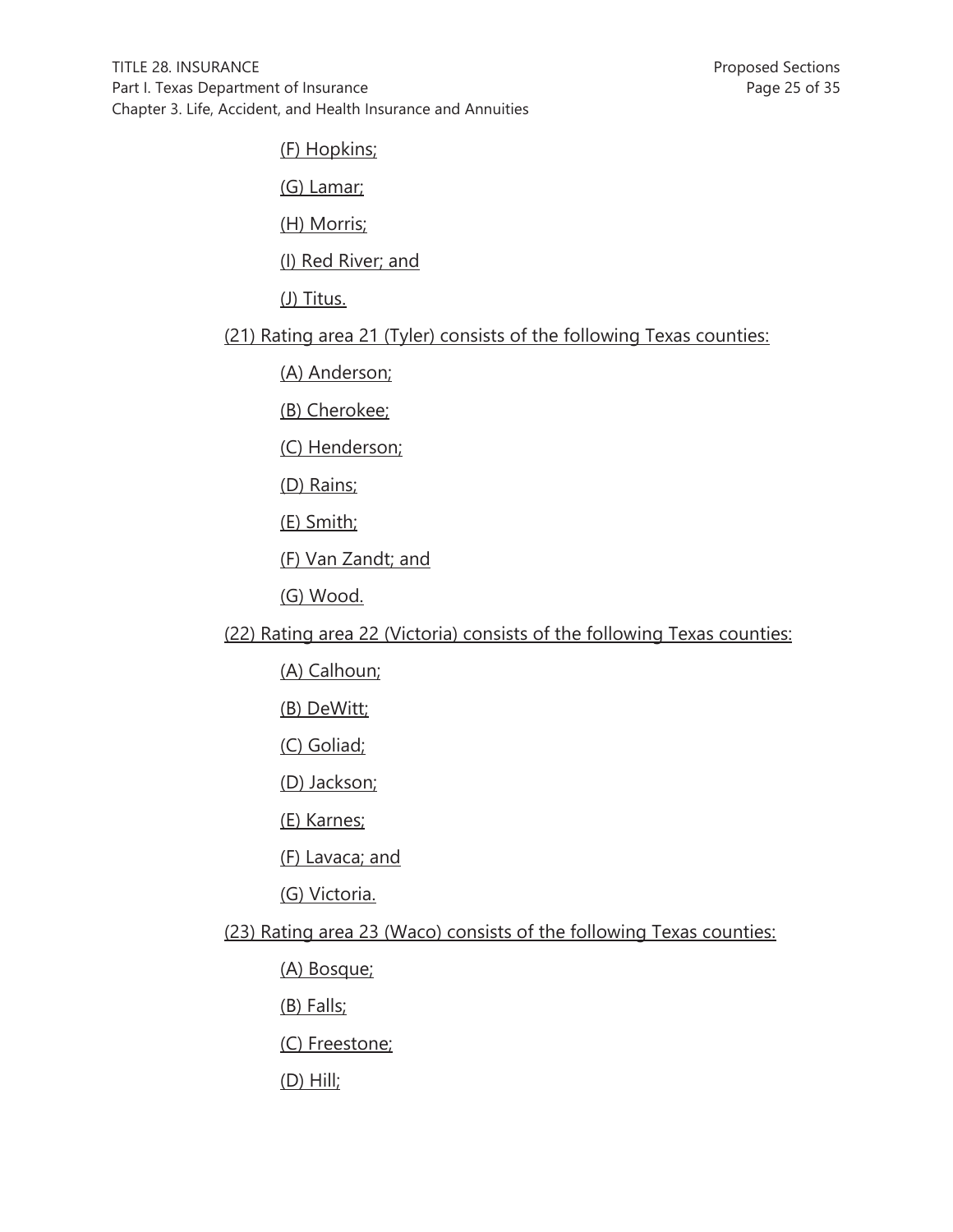(E) Limestone; and

(F) McLennan.

(24) Rating area 24 (Wichita Falls) consists of the following Texas counties:

(A) Archer;

(B) Baylor;

(C) Clay;

(D) Cottle;

(E) Foard;

(F) Hardeman;

(G) Jack;

(H) King;

(I) Knox;

(J) Montague;

(K) Wichita;

(L) Wilbarger; and

(M) Young.

(25) Rating area 25 (Fort Worth) consists of the following Texas counties:

(A) Denton;

(B) Erath;

(C) Hood;

(D) Johnson;

(E) Palo Pinto;

(F) Parker;

(G) Somervell;

(H) Tarrant; and

(I) Wise.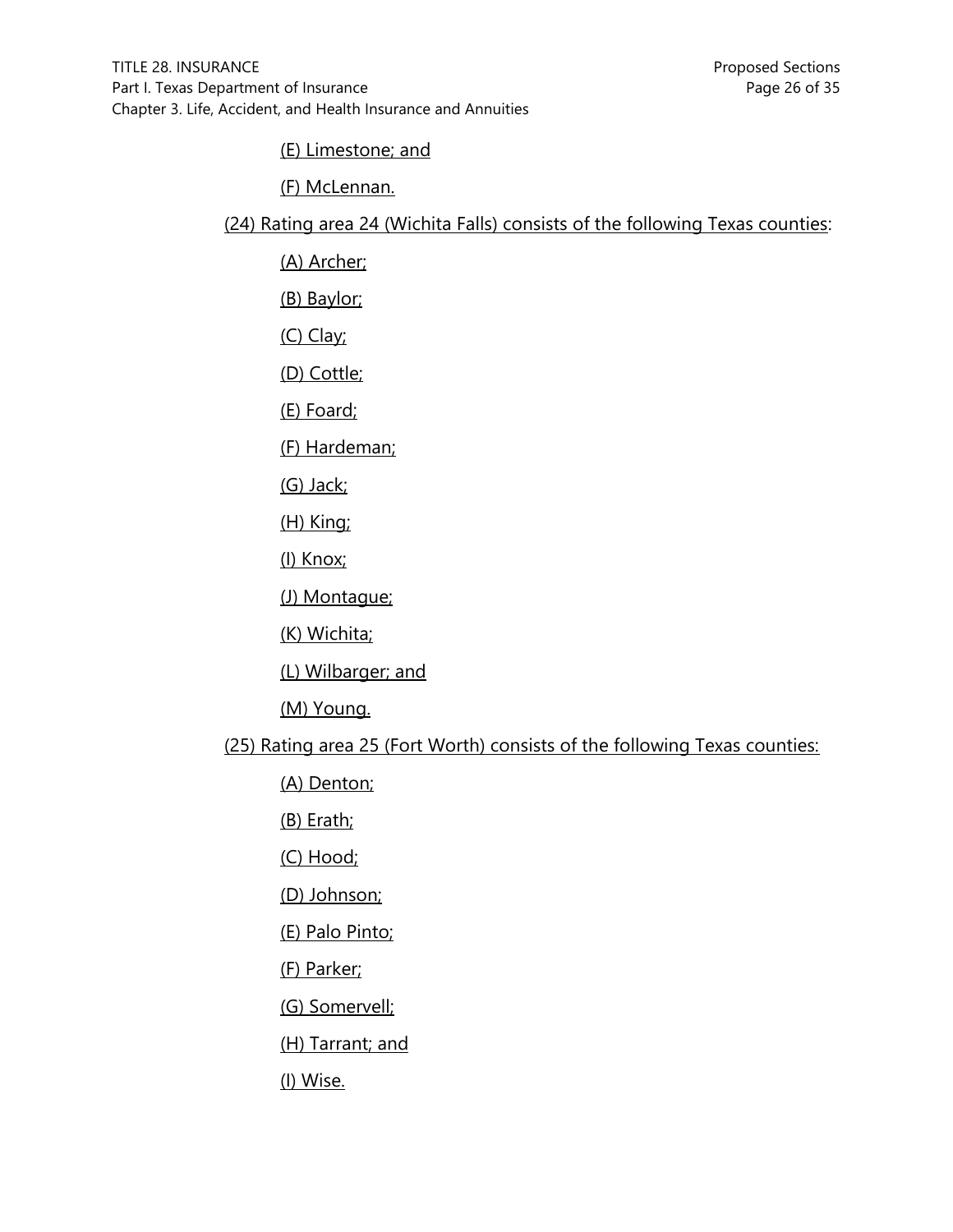### (26) Rating area 26 (Houston SW) consists of the following Texas counties:

(A) Austin; (B) Brazoria; (C) Colorado; (D) Fort Bend; (E) Matagorda; (F) Waller; and (G) Wharton. (27) Rating area 27 (Houston NE) consists of the following Texas counties: (A) Chambers; (B) Liberty; (C) Montgomery; and

(D) Walker.

## **§3.505. Required Rate Filings.**

(a) An issuer may not use a rate with respect to a plan if:

(1) the issuer has not filed the rate with TDI for review;

(2) the rate filing does not comply with the standards in §3.503 of this title (relating to Rating Standards); or

(3) the rate filing has been withdrawn.

(b) Each issuer must submit an annual rate filing no later than June 15 for any individual or small group market plan that will be issued effective on or after January 1 in the following calendar year. A small group issuer may include scheduled quarterly trend increases within the annual rate filing. An issuer may have only one active annual single risk pool rate filing in each market. An issuer may not modify an annual rate filing later than October 1 prior to the calendar year for which the filing was submitted.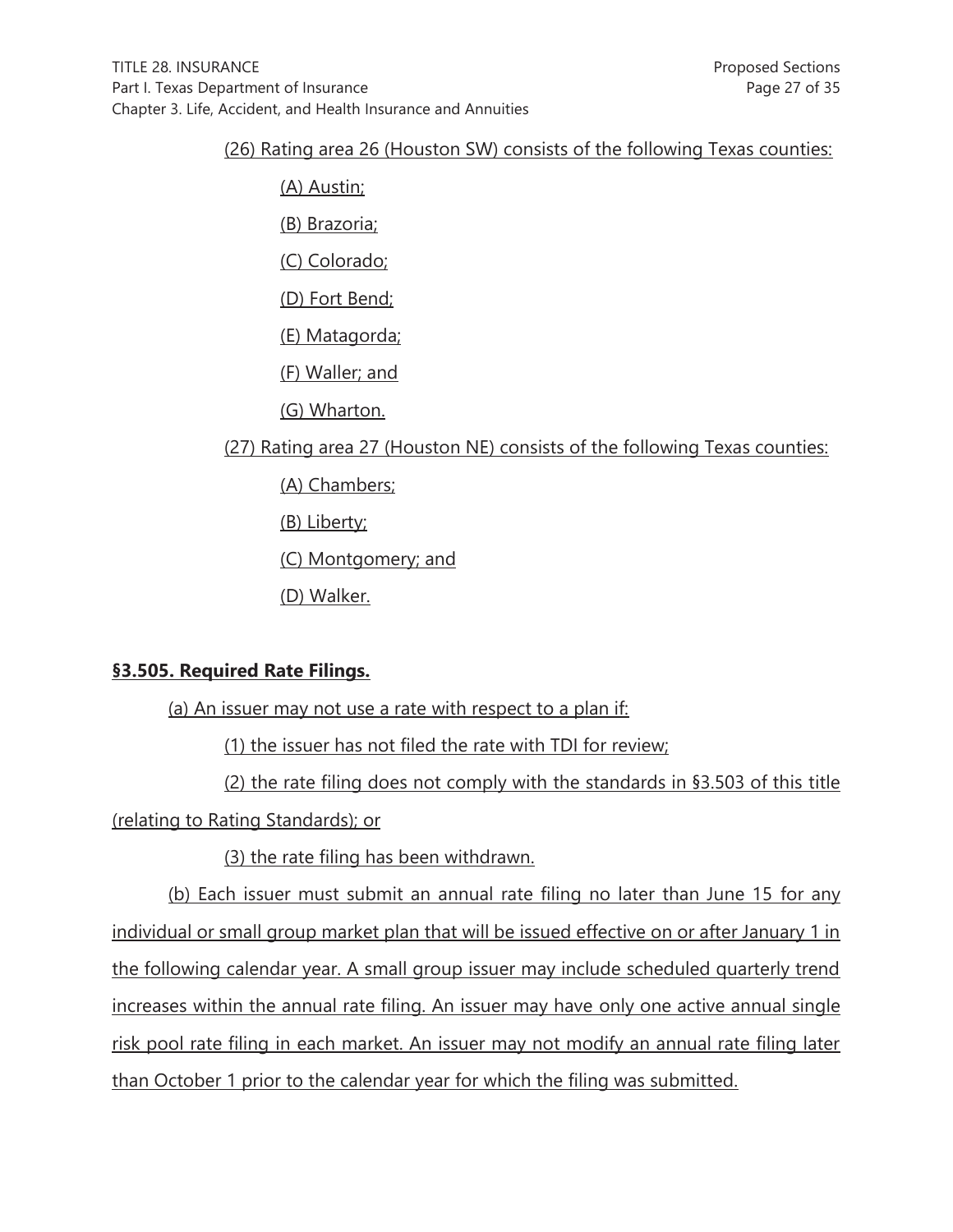(c) A small group issuer may submit a rate filing for a quarterly rate change that takes effect on April 1, July 1, or October 1. A small group issuer may have only one active quarterly single risk pool rate filing at a given time. Notwithstanding §26.11 of this title (relating to Restrictions Relating to Premium Rates), a small group issuer must submit a quarterly rate filing at least 105 days before the effective date of the rate change.

 (d) A rate filing must include the index rate for the single risk pool and reflect every product and plan that is part of the single risk pool in the applicable market. Issuers are not required to enter CSR plan variations separately.

 (e) Rate filings made under this subchapter must be submitted through the electronic system designated by TDI, according to any technical instructions provided for the electronic system and consistent with the rules and procedures in Chapter 3, Subchapter A, of this title (relating to Submission Requirements for Filings and Departmental Actions Related to Such Filings) and §11.301 of this title (relating to Filing Requirements).

(f) Rate filings made under this subchapter must include the following:

(1) the URRT (Part I);

 (2) for a rate increase that is 15% or more within a 12-month period that begins on January 1, as determined by 45 CFR §154.200(b) and (c), concerning Rate Increases Subject to Review, a written description justifying the rate increase (Part II) that complies with 45 CFR §154.215(e), concerning Submission of Rate Filing Justification;

 (3) rating filing documentation (Part III) that complies with 45 CFR §154.215(f) and that includes an unredacted actuarial memorandum signed by a qualified actuary;

 (4) a rates table that identifies the applicable rate for each plan, depending on an individual's rating area, tobacco use, and age;

(5) an enrollment spreadsheet that contains, with respect to each county: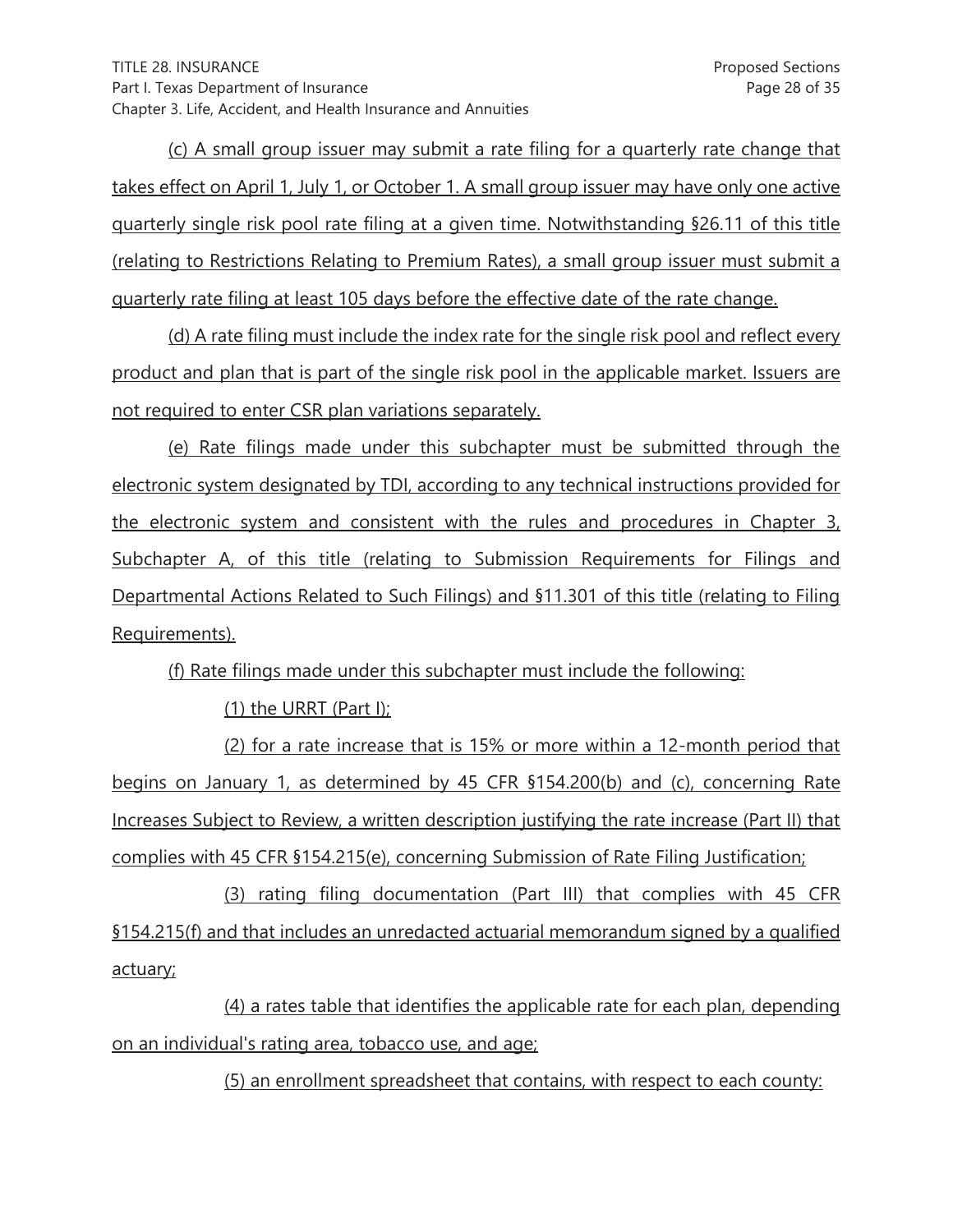(A) the number of covered lives, as of March 31 of the current year,

that are enrolled in each of the following plan types, separated on the basis of whether the enrollment is through the federal exchange or off-exchange:

(i) catastrophic plans;

(ii) bronze plans;

(iii) silver plans, separated as follows:

(I) silver plans with an AV of 70%;

(II) silver plans with an AV of 73%;

(III) silver plans with an AV of 87%;

(IV) silver plans with an AV of 94%; and

(V) silver plans with an AV of 100%;

(iv) gold plans; and

(v) platinum plans;

(B) whether the plan is available in the county in the current calendar

year; and

(C) whether the plan will be available in the county in the next

calendar year; and

(6) an AV and cost-sharing factor spreadsheet that contains:

(A) the plan ID specified in the URRT; and

(B) the component factors of an AV and cost-sharing design of plan

field in the URRT, which should not include adjustments that account for the morbidity of the population expected to enroll in the plan, including:

 (i) the AV of the plan, calculated consistent with 45 CFR §156.135, concerning AV Calculation for Determining Level of Coverage;

(ii) the induced-demand factor of 1.00 for bronze plans, 1.03

for silver plans, 1.08 for gold plans, and 1.15 for platinum plans; and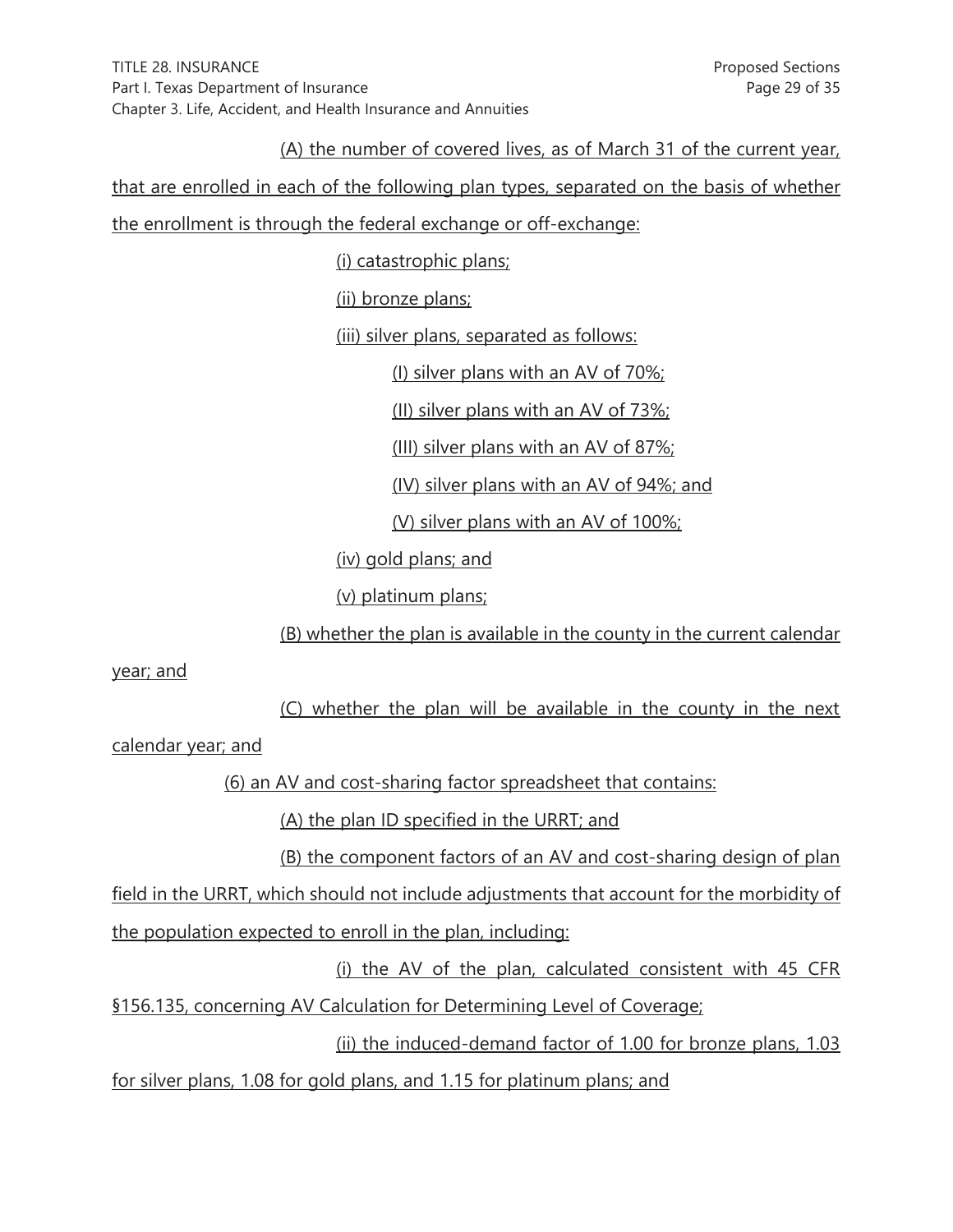(iii) for individual silver plans on the exchange, a CSR adjustment factor of 1.35, that accounts for the average costs attributable to CSRs, to the extent that issuers are not otherwise being reimbursed for those costs. If issuers are being reimbursed for those costs by HHS, consistent with 42 USC §18071, concerning Reduced Cost-Sharing for Individuals Enrolling in Qualified Health Plans, then the CSR adjustment factor would not apply.

 (g) Issuers may submit data using the templates available on TDI's website at www.tdi.texas.gov/health/ratereview.html.

 (h) On request from TDI, an issuer must provide any additional information needed to evaluate the rate filing.

 (i) An issuer that does not intend to issue a plan that would require a rate filing for the next calendar year, but that has enrollment in a plan that is subject to this subchapter in the current year or the prior year, must submit the data for such plan under paragraphs (1) and (2) of this subsection, as applicable, to TDI no later than June 15. For example, in June of 2022, an issuer must submit data under paragraph (1) of this subsection for the 2021 calendar year, and data under paragraph (2) of this subsection for the first five months of calendar year 2022. An issuer that does not have data to submit under paragraph (2) of this subsection is still required to submit data under paragraph (1) of this subsection.

(1) For prior year cumulative data, an issuer must submit:

 (A) allowed claim costs, defined as total payments made under the plan to health care providers on behalf of covered members and including payments made by the issuer, member cost-sharing, cost-sharing paid by HHS on behalf of lowincome members, and net payments from any federal or state reinsurance arrangement or program;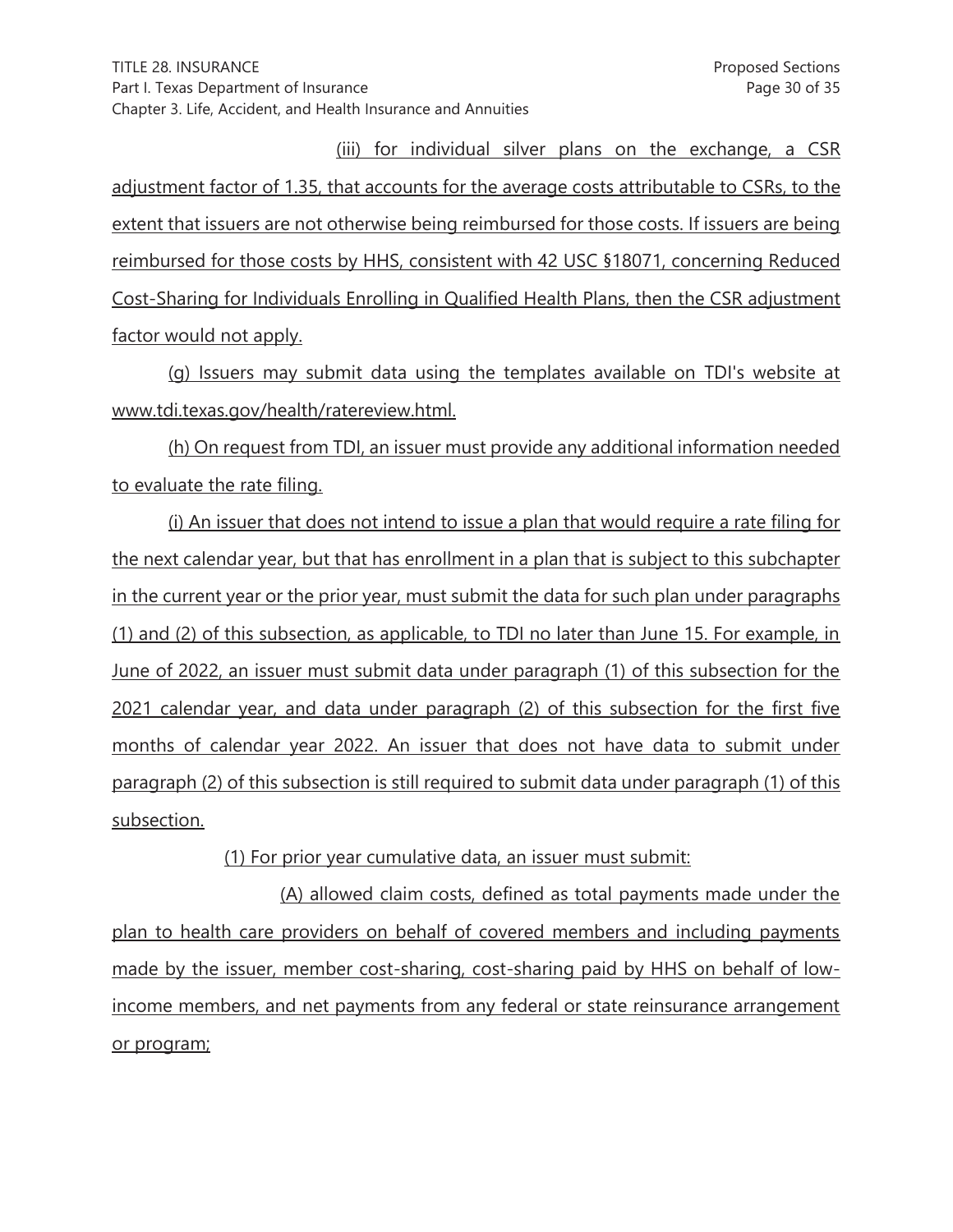(B) incurred claim costs, defined as allowed claim costs as specified in subparagraph (A) of this paragraph, less member cost-sharing, cost-sharing paid by HHS on behalf of low-income members, and any net payments from a federal or state reinsurance arrangement; (C) earned premium; and (D) member months.

(2) For current year cumulative data through May 31, an issuer must submit:

(A) earned premium;

(B) member months; and

(C) the enrollment spreadsheet required under subsection (f)(5) of

this section.

## **§3.506. Review of Rate Filings.**

 (a) Upon receipt of a rate filing under this subchapter, TDI will evaluate whether the issuer has provided sufficient data and documentation for TDI to make the determinations specified in this section. If the level of detail provided by the issuer under §3.505 of this title (relating to Required Rate Filings) does not provide a sufficient basis for TDI to make a determination, TDI will request additional information as necessary. The issuer must provide the requested information within 10 business days of the request. If the issuer fails to provide the requested information or establish a plan that is acceptable to TDI to provide the information, TDI will deem the filing withdrawn and notify the issuer of the withdrawal.

(b) In reviewing rates filed under this subchapter, TDI will examine:

 (1) the reasonableness of the assumptions used by the issuer to develop the rates and the validity of the historical data underlying the assumptions;

(2) the issuer's data related to past projections and actual experience;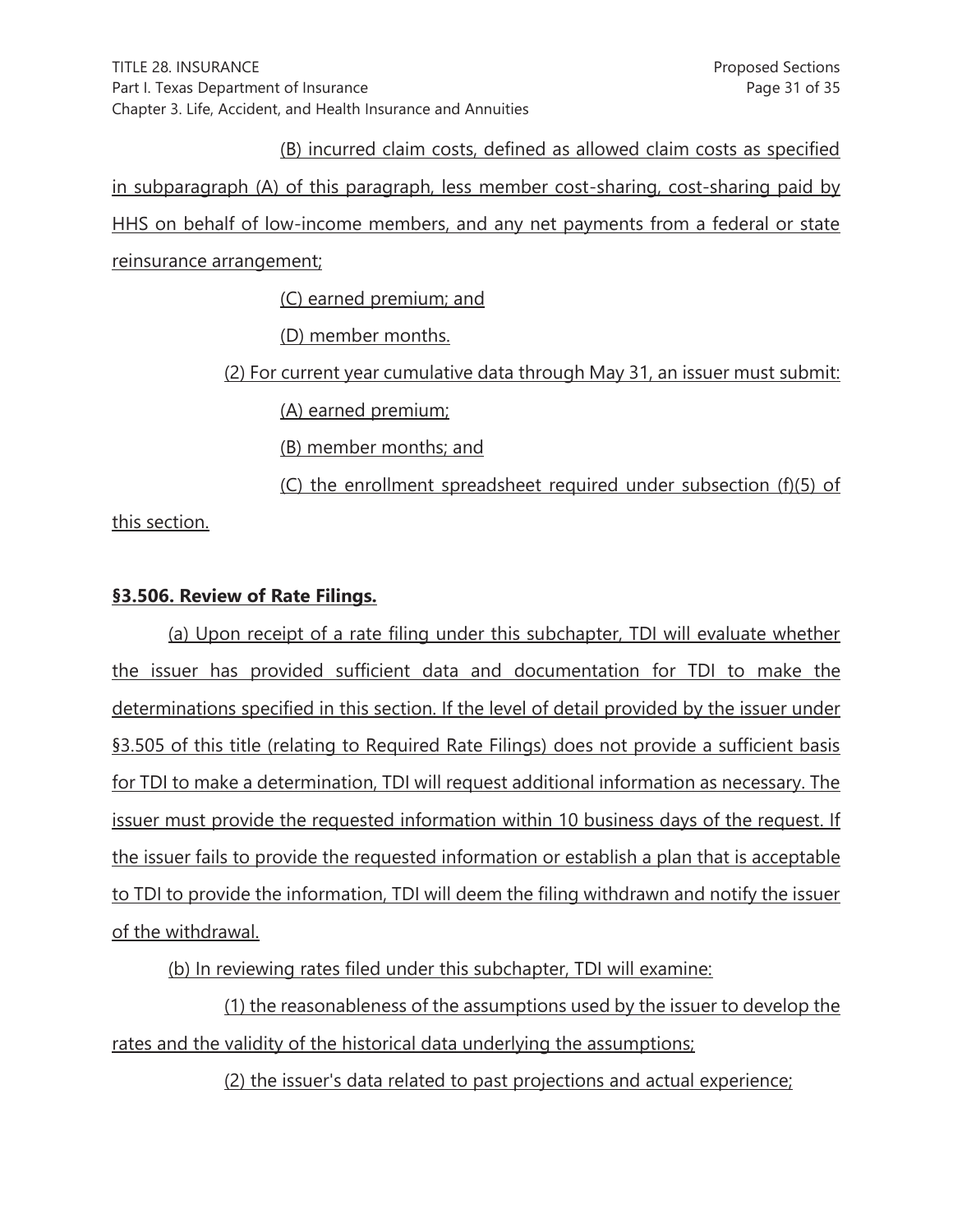(3) the reasonableness of assumptions used by the issuer to estimate the rate impact of the reinsurance and risk adjustment programs under 42 USC §18061, concerning Transitional Reinsurance Program for Individual Market in Each State, and 42 USC §18063, concerning Risk Adjustment; and

 (4) the issuer's data related to implementation and ongoing utilization of a market-wide single risk pool, essential health benefits, actuarial values, and other market reform rules as required by 42 USC Subchapter XXV, Part A, concerning Individual and Group Market Reforms.

 (c) In reviewing rates filed under this subchapter, TDI will consider the following factors to the extent applicable to the filing under review:

 (1) the factors specified in Insurance Code §1698.052(b) and (d), concerning Additional Rules and Guidance Related to Individual Health Plan Rates;

 (2) the factors listed in 45 CFR §154.301(a)(4), concerning CMS's Determinations of Effective Rate Review Programs; and

 (3) whether the issuer complies with the rating standards provided under §3.503 of this title (relating to Rating Standards).

 (d) In reviewing rates for a qualified health plan, TDI will also consider the factors specified in Insurance Code §1698.052(c).

 (e) A rate increase is unreasonable if, based on the criteria identified in this subsection, the rate is excessive, unjustified, or unfairly discriminatory.

 (1) A rate increase is excessive if it causes the premium charged for the health insurance coverage to be unreasonably high in relation to the benefits provided under the coverage. In determining whether the rate increase causes the premium charged to be unreasonably high in relationship to the benefits provided, TDI will consider: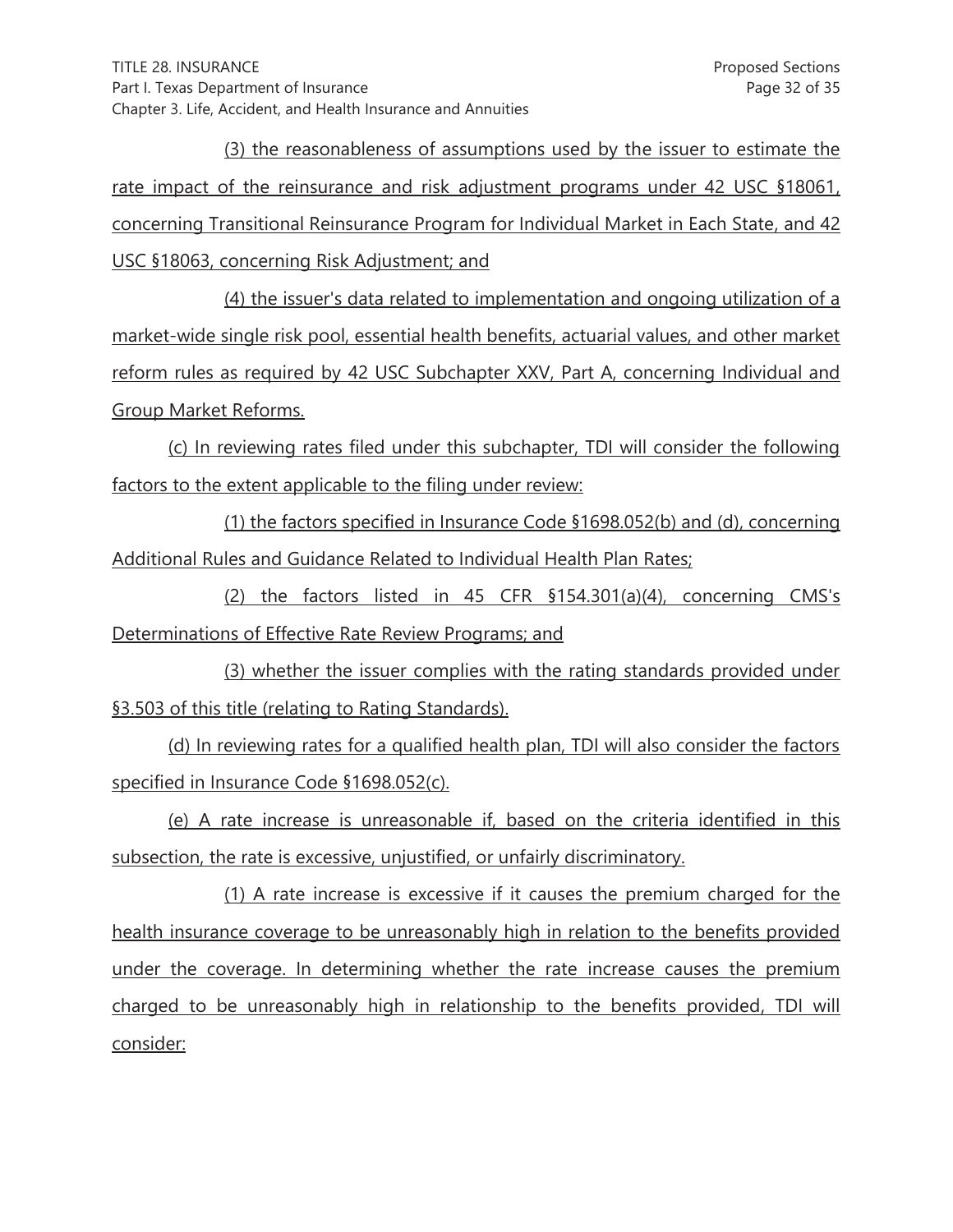(A) whether the rate increase results in a projected medical loss ratio below the federal medical loss ratio standard in the applicable market to which the rate increase applies, after accounting for any adjustments allowable under federal law;

(B) whether one or more of the assumptions on which the rate increase is based is not supported by substantial evidence; and

(C) whether the choice of assumptions or combination of assumptions on which the rate increase is based is unreasonable.

(2) A rate increase is unjustified if the issuer provides data or documentation that is incomplete, inadequate, or otherwise does not provide a basis upon which the reasonableness of an increase may be determined.

(3) A rate increase is unfairly discriminatory as described by Insurance Code §560.002(c), concerning Use of Certain Rates Prohibited; Rate Requirements.

(f) A rate will be deemed compliant at the expiration of 60 days from the filing of the rate, unless the filing is withdrawn or TDI has determined that the rate is noncompliant or granted an extension as described below. If TDI has not finalized a determination before the 60th day, TDI may extend the 60-day period by not more than 10 days if TDI provides notice of the extension to the issuer. Notwithstanding anything else in this subsection, the issuer may extend the time frame for TDI's review or waive the right to deem the rate compliant.

(g) If a rate filing fails to comply with the rating standards provided under §3.503 of this title, TDI will identify the deficiency and ask for corrections. If within 10 business days the issuer fails to either make the necessary corrections or establish a plan that is acceptable to TDI to address the identified deficiencies, TDI will deem the filing to be noncompliant and notify the issuer of the determination.

(h) Before making a determination that a rate increase is unreasonable, TDI will communicate its objections to the issuer and provide an opportunity for the issuer to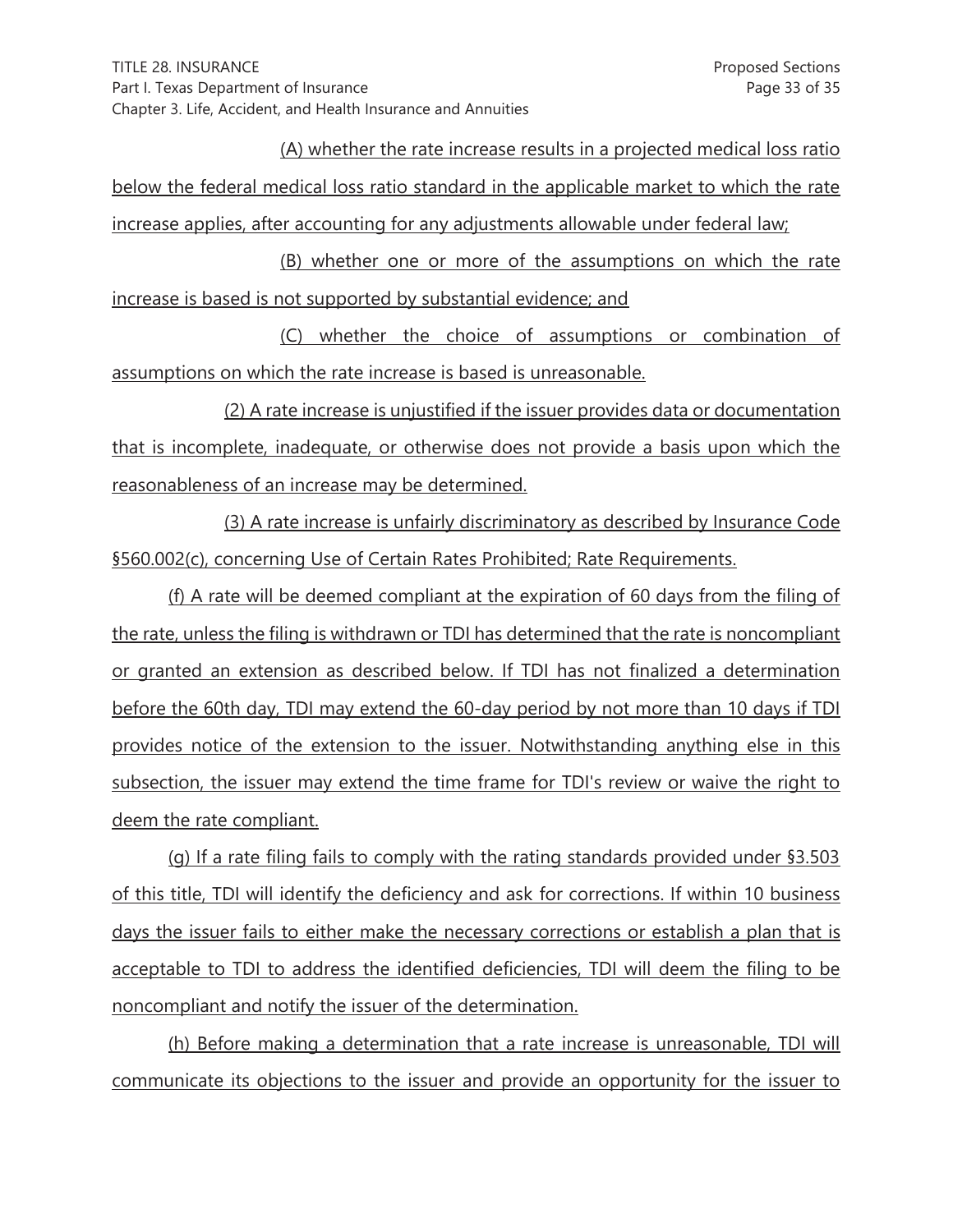provide additional information or to make modifications. If TDI determines that a rate increase is unreasonable but that the issuer is legally permitted to implement the rate increase, TDI will issue a final determination and a brief explanation. After receiving a final determination that a rate increase is unreasonable, the issuer must submit a final justification for the rate increase and prominently post information concerning the rate increase, consistent with 45 CFR §154.230, concerning Submission and Posting of Final Justifications for Unreasonable Rate Increases.

### **§3.507. Public Disclosure and Input.**

(a) Information related to proposed annual rate increases of 15% or more will be publicly available on the website published by the Centers for Medicare and Medicaid Services (CMS). A link to the CMS website will be posted on TDI's website: www.tdi.texas.gov/health/ratereview.html.

(b) Public comments concerning proposed rate increases can be sent to RateReview@tdi.texas.gov.

(c) Final rate increases will be publicly available on the website published by CMS no later than the first day of the annual open enrollment period in the individual market for the applicable calendar year.

(d) TDI will make information related to proposed or final rate filings available to the public in a manner consistent with 45 CFR §154.301(b), concerning CMS's Determinations of Effective Rate Review Programs.

**CERTIFICATION.** This agency certifies that legal counsel has reviewed the proposal and found it to be within the agency's authority to adopt.